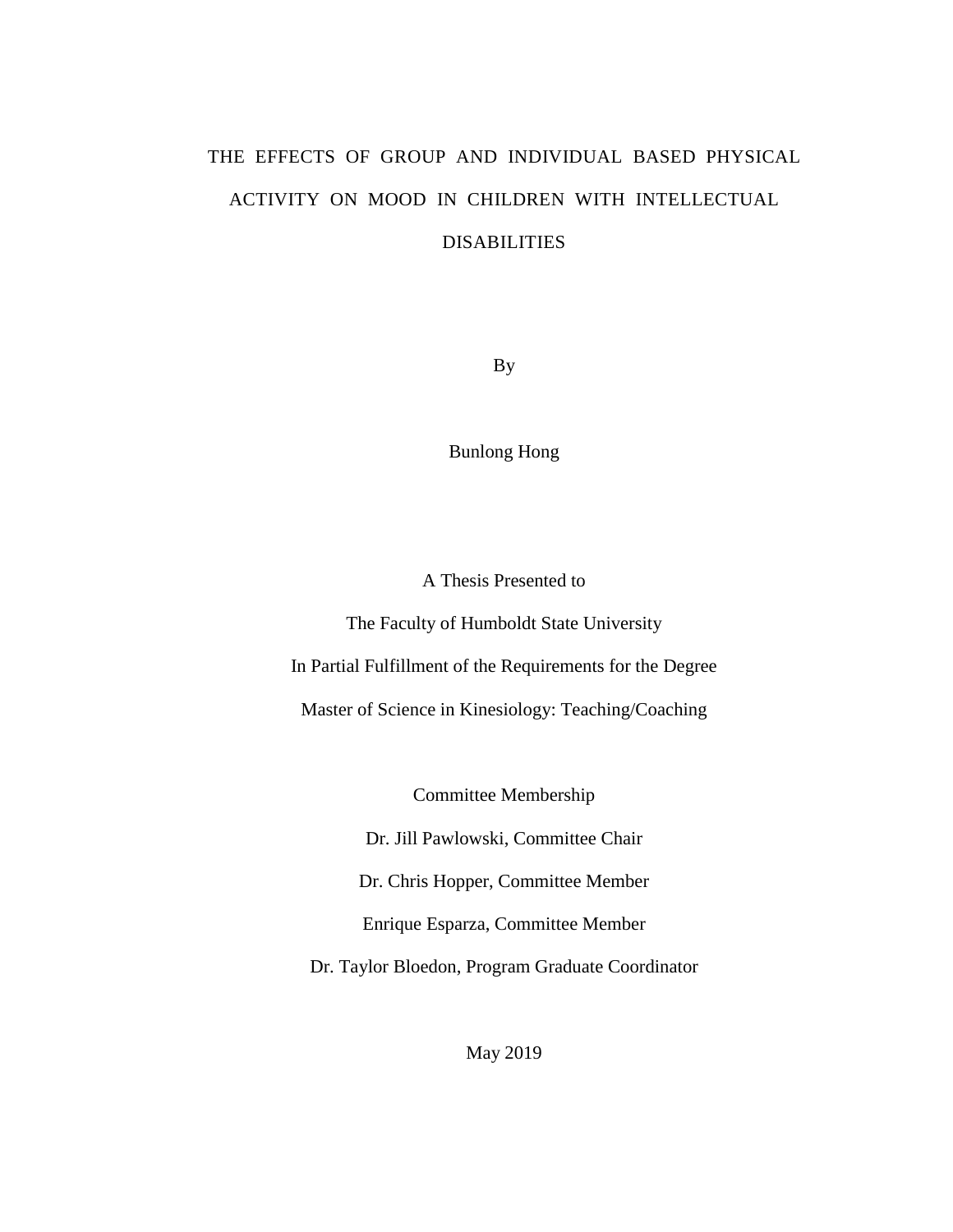# ABSTRACT

# <span id="page-1-0"></span>THE EFFECTS OF GROUP AND INDIVIDUAL BASED PHYSICAL ACTIVITY ON MOOD IN CHILDREN WITH INTELLECTUAL DISABILITIES

## Bunlong Hong

This case study examines the effect of group-based and individual-based physical activity participation on mood in individuals with disabilities. The participant was age 14 during the study and diagnosed with Autism Spectrum Disorder (ASD). The participant engaged in individual and group based physical activities as part of a one week adapted physical activity program. Mood states were reported using the Intellectual Disability Mood Scale [IDMS] (Argus, Terry, Bramston, & Dinsdale, 2004), which is adapted from the Profile of Mood States [POMS] (Droppleman, Lorr, & McNair, 1992). The participant exhibited the iceberg profile - characterized by above average mood scores in Vigor and below average mood scores in Tension, Depression, Confusion, Angery, and Fatigue. A participant exhibiting the iceberg profile is indicative of positive mental health (Rowley, Landers, Kyllo, & Etnier, 1995). Results from pre- and post- intervention data was compared and showed no significant changes in mood scores following intervention. There were also no significant differences in mood scores between individual and group activity interventions. No significant evidence was found that supports individual-based or group-based interventions at improving mood states in the participant with ASD.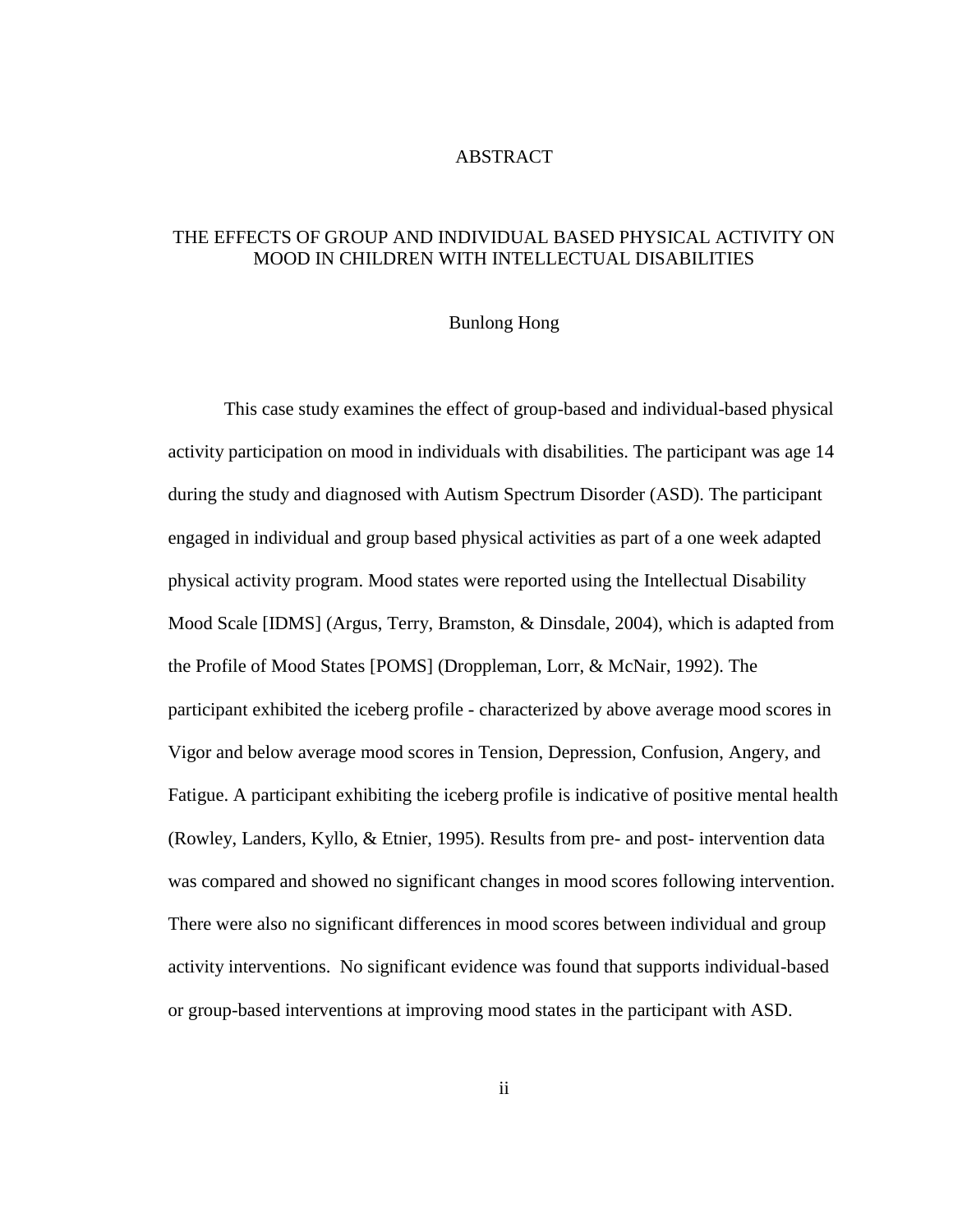# TABLE OF CONTENTS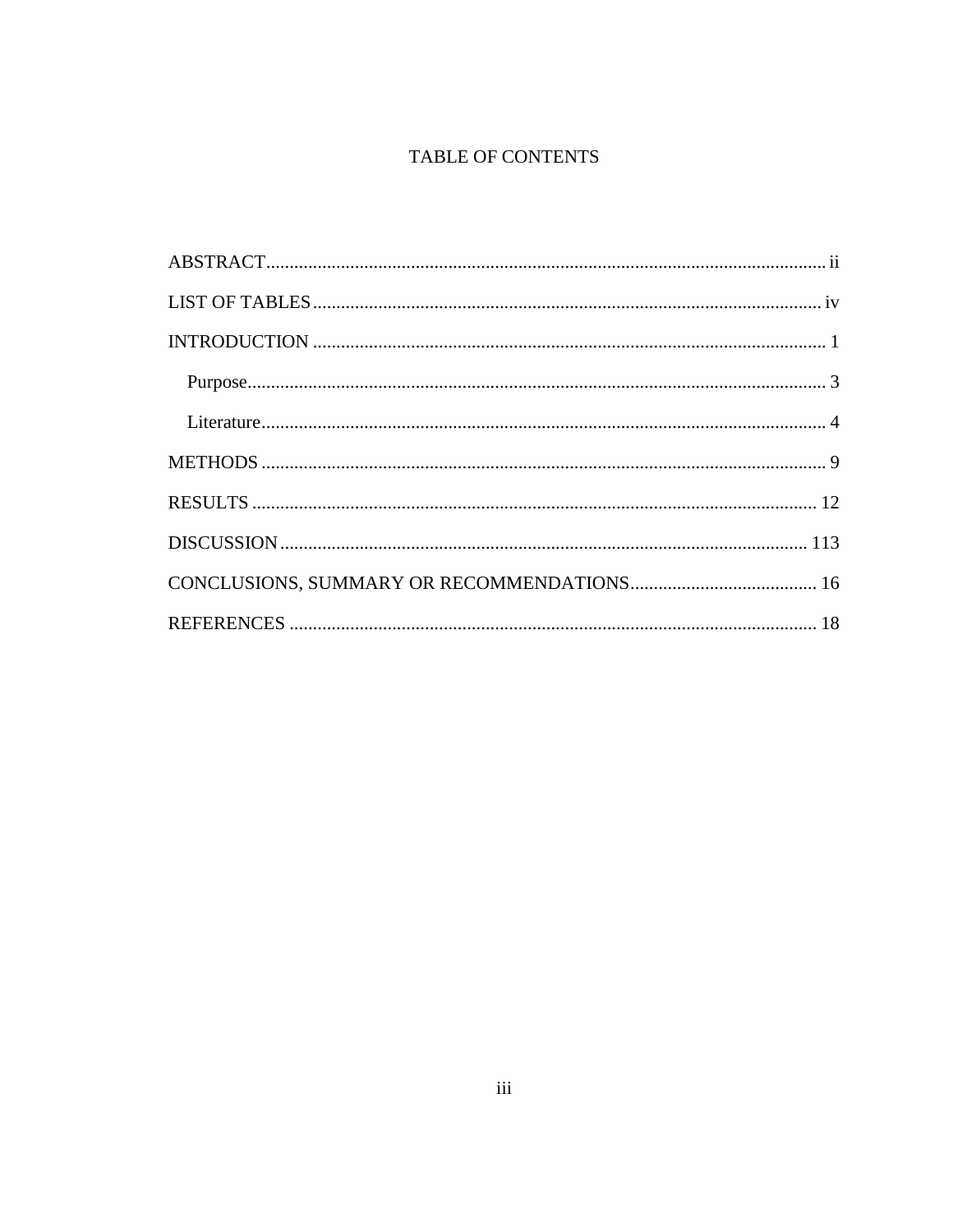# LIST OF TABLES

<span id="page-3-0"></span>

| Table 2 No report in Anger, Confusion, Depression, Fatigue, or Tension. Reports of                                                                                     |  |
|------------------------------------------------------------------------------------------------------------------------------------------------------------------------|--|
| Table 3 No report in Anger, Confusion, Depression, Fatigue, or Tension. Reports of<br>Vigor showed an increase following individual intervention and remained the same |  |
|                                                                                                                                                                        |  |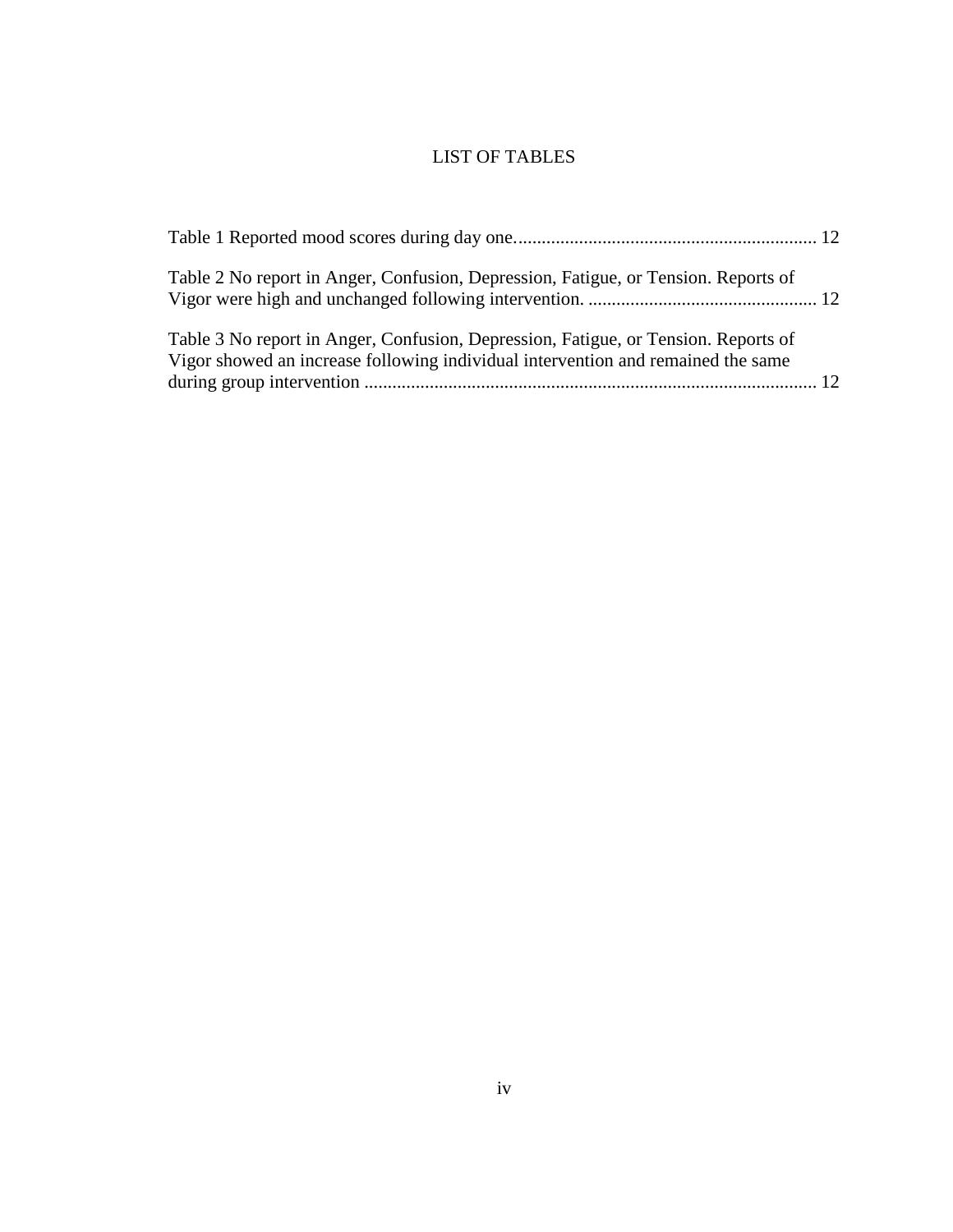#### INTRODUCTION

<span id="page-4-1"></span><span id="page-4-0"></span>Physical activity participation promotes healthy muscle and bone development, improves cardiovascular health and social relationships, and promotes healthy affective development in children (Delaney, Crandell, & Barfield, 2014; Morgan, 1985; Murphy & Carbone, 2008). However, many children in the United States fail to meet the recommended amount of physical activity and engage in high rates of sedentary behavior (Centers for Disease Control and Prevention [CDC], 2017; U.S. Department of Health and Human Services [USDHHS], 2008). For children with disabilities, rates of sedentary behavior are higher than children without disabilities due to physical and emotional barriers (Bedell et al., 2013). Higher rates of sedentary behavior is a health concern that has been linked to an increased risk of developing cardiovascular disease, diabetes, depression, and anxiety (Janssen, 2012; Middlebeek & Goodyear, 2012; Murphy & Carbone, 2008).

It has been well documented that physical activity increases positive mood feelings and reduces negative mood feelings (Dubnoy & Berry, 2000; Penedo & Dahn, 2005). According to Lane and Terry (2000), mood is defined as a set of feelings, ephemeral in nature, varying in intensity and duration, and usually involving more than one emotion. Mood states tend to influence thought processes, which affects behavior across various situations (Forgas, 2001; Sedikides & Green, 2001). For example, how children feel during exercise and whether or not they enjoy physical activity are strong predictors of continued participation in physical activity (Deforche, De Bourdeaudhuij, &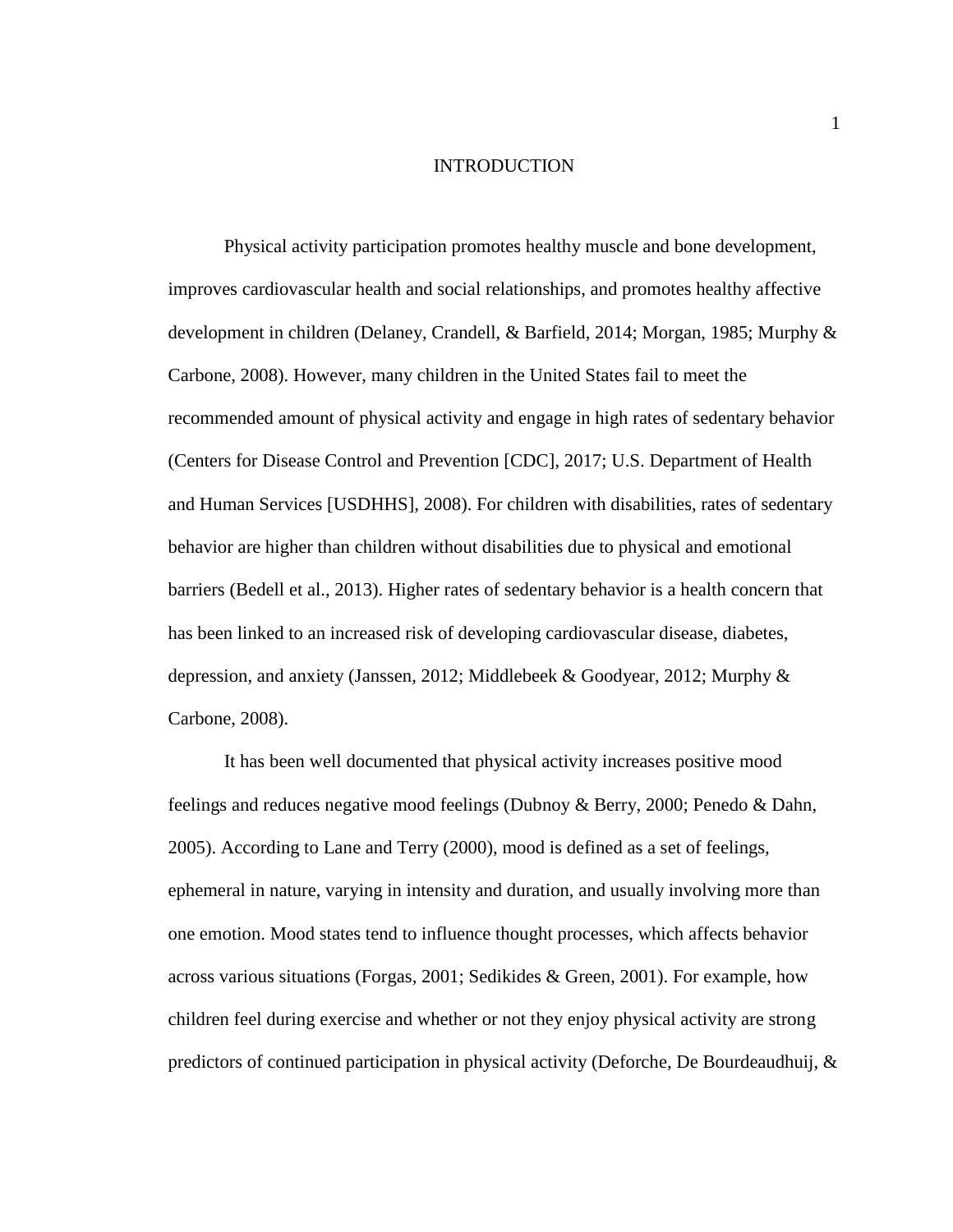Tanghe, 2006). Likewise, researchers have examined how physical activity influences mood states in athletes with and without disabilities using the Profile for Mood States (POMS).

As a result, previous research has been conducted to evaluate how the context in which physical activity is delivered can contribute to changes in affect (Burke, Carron, Eys, Ntoumanis & Estabrooks, 2006). Burke et al. (2006) found that exercising in group settings resulted in increased adherence and decreased sedentary behavior compared to individual physical activity settings. In a synthesis of 127 studies, Dishman and Buckworth (1996) found strong evidence that physical activity interventions delivered in group settings were more effective in increasing physical activity participation compared to interventions delivered individually. This is supported by a study that found participants in group-based programs were more likely to adhere to the physical activity program compared to individually-based programs (Carron, Hausenblas, & Mack, 1996).

A study looking into the effects of group-based exercise found an increase in positive affect and a reduction in depressive symptoms in older adults (Brown, Liu-Abrose, Tate & Lord, 2009). While previous research supports the use of group-based exercise in improving mood in multiple populations (Brown et al., 2009; Rector et al., 2015), little research has examined the effect of physical activity mode on children with disabilities.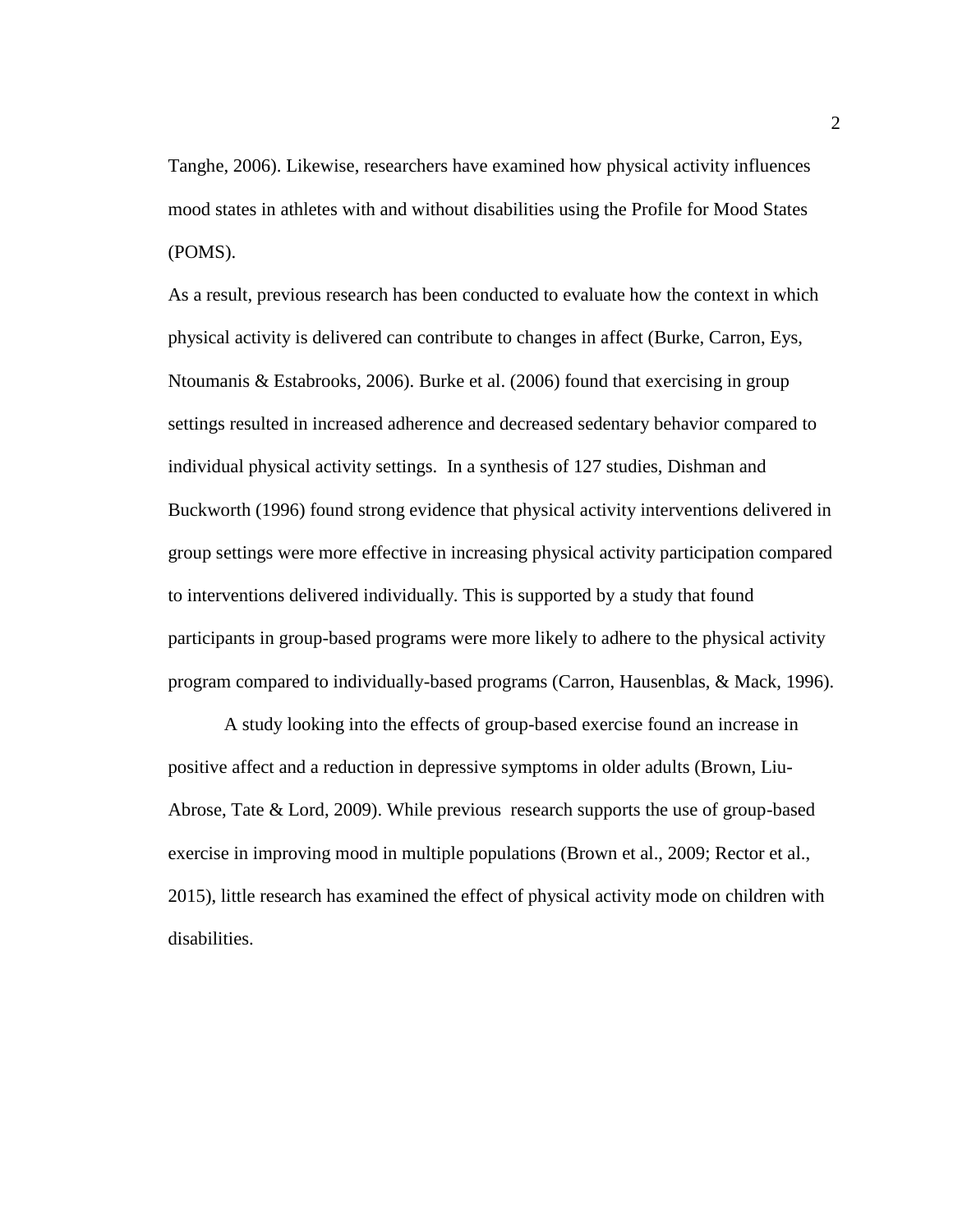# Purpose

To this date, there are few studies that examine how group-based versus individual-based physical activity affects mood in children with disabilities. Therefore, the purpose of this study was to examine the effects of group-based versus individuallybased physical activity interventions on mood in children with disabilities.

## Research Hypothesis

The researcher hypothesized that children with disabilities would report improvements in mood after engaging in physical activity with larger improvements following group based physical activity compared to individual physical activity.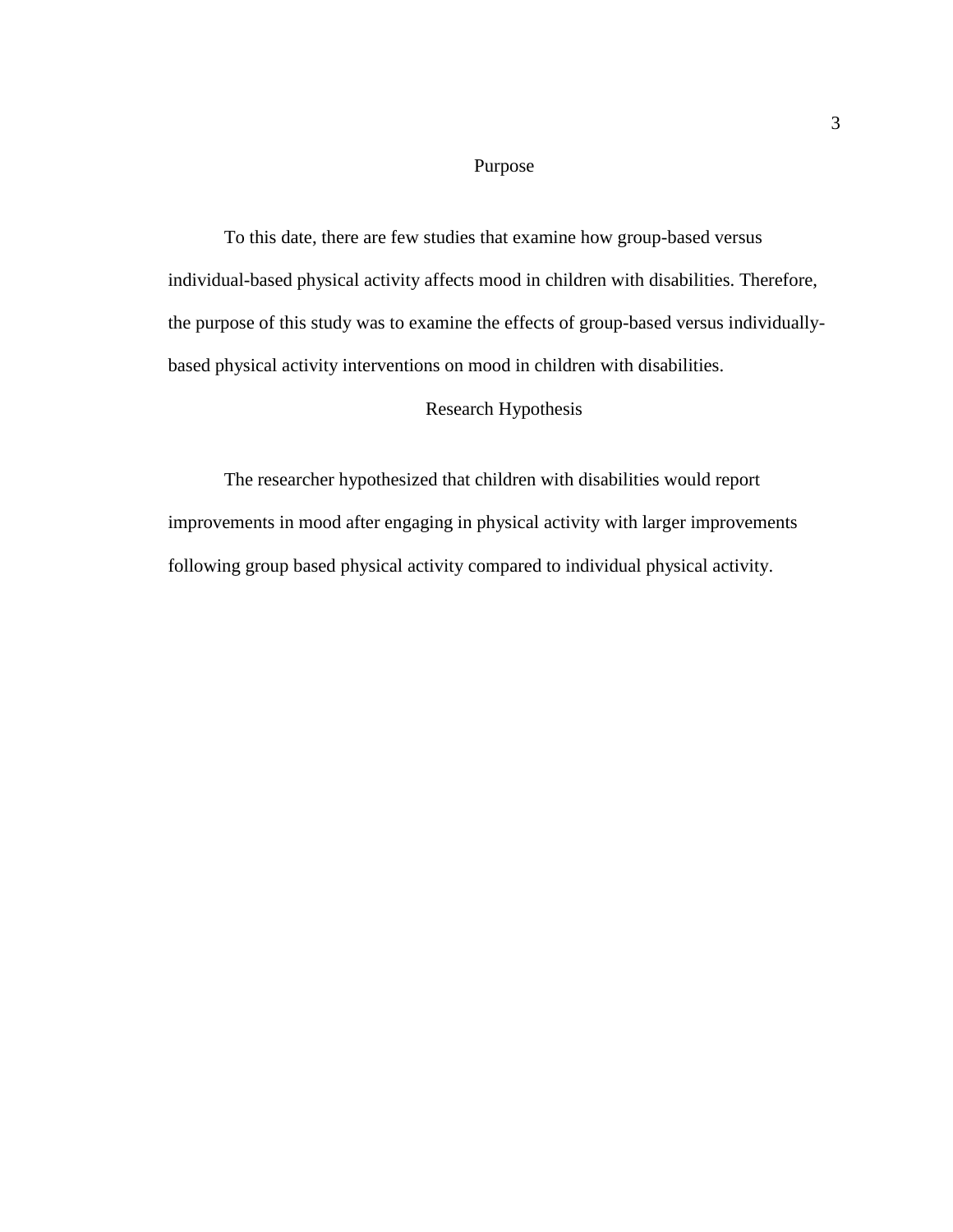#### Literature Review

#### Benefits of Physical Activity for Individuals Who Experience Disabilities

Regular physical activity participation has been shown to reduce and prevent lifestyle related conditions such as heart disease, diabetes, stroke, and depression (Centers for Disease Control and Prevention, 2014). Besides the physical benefits of physical activity, health professionals believe regular exercise can be effective at preventing the onset of emotional distress and improving mental health for both people who experience disabilities and those who do not (Johnson, 2009; Reed, Maslow, Long & Hughey, 2013; U.S. Department of Health and Human Services, 2008).

Studies have examined how mood states are affected by physical activity participation in individuals with disabilities. Campbell and Jones (1994) used the Profile of Mood States (POMS) to measure changes in mood states and found individuals who use wheelchairs that participated in physical activity showed significantly higher levels of psychological well-being compared to non-participants. Results indicated higher than average levels of vigor and lower than average levels of tension, confusion, depression, and anger and no differences in fatigue (Campbell & Jones, 1994). These results were consistent with previous studies which reported higher levels of psychological well-being among individuals with disabilities who engaged in physical activity compared to individuals with disabilities who did not engage in physical activity (Greenwood et al., 1990; Henschen et al., 1984, Horvat et al., 1986).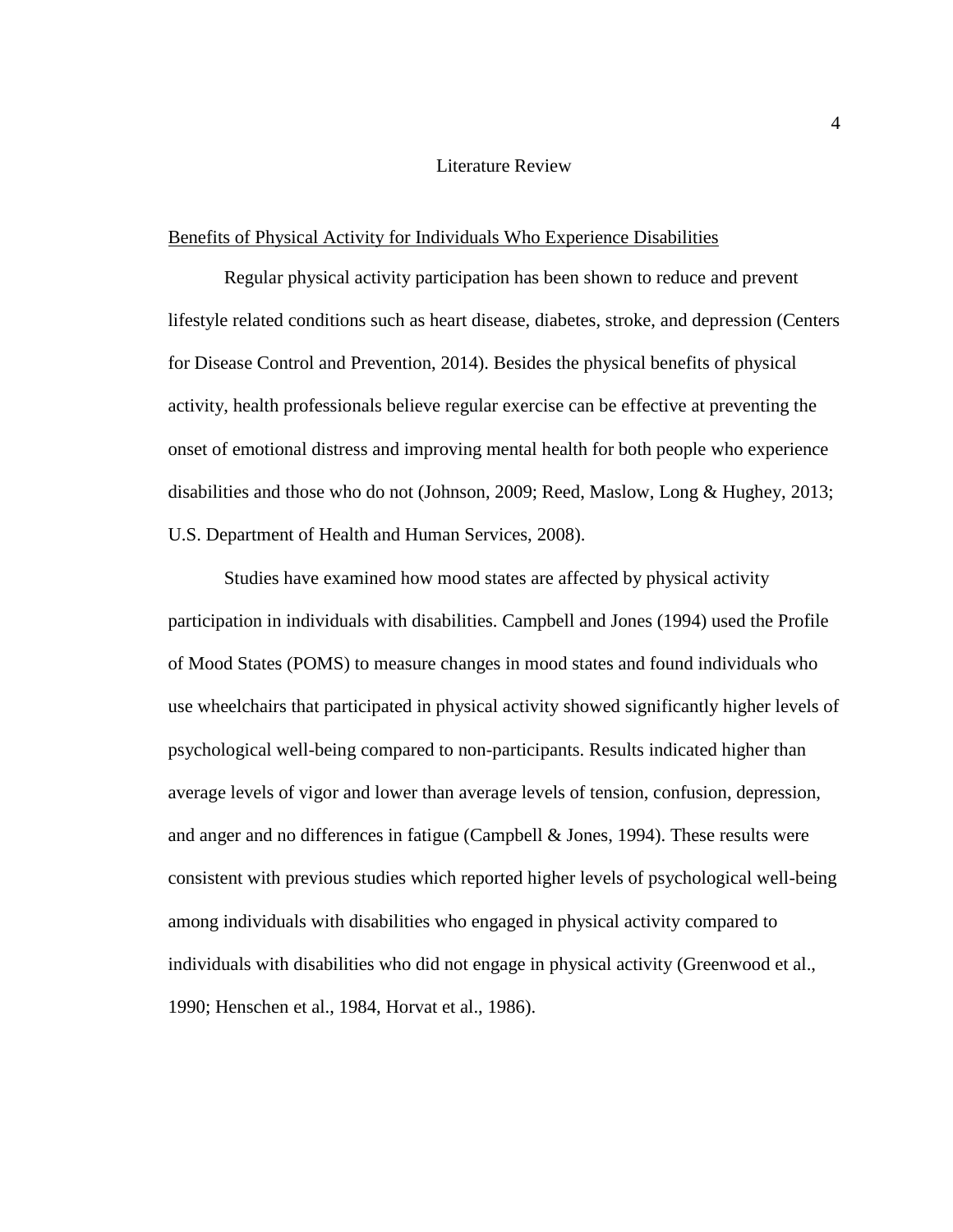This is further supported in a study where Barak et al. (2016) examined the psychosocial effects of competitive Bocce in individuals with disability and found favorable improvements with moderate-to-large effects in psychosocial parameters within competitive groups compared to non-competitive and the control group. In that study, Barak et al. (2016) studied four groups: independent competitive, non-independent competitive (grouped with an aide), recreational group, and a nonparticipating control group. The competitive group, regardless of independent or partnered competition, showed improvement in mood scores following intervention. It was concluded that physical activity has psychosocial benefits for both individuals with and without disabilities (Barak et al., 2016). There is a wealth of evidence that documents the benefits of physical activity; however, participation rates for children that experience disabilities are lower compared to typically developing peers (Altman & Bernstein, 2008). Factors That Influence Physical Activity in Children who Experiences Disability

For children, it is recommended they receive at least 60 minutes of moderate to vigorous physical activity per day to gain health benefits (U.S. Department of Health and Human Services, 2008). However, the Centers for Disease Control and Prevention (2014) estimate four in five adults and youths fail to meet those recommendations. For individuals who experience disability, it is reported that they are significantly less likely to participate in any physical activity compared to the general population (National Center for Health Statistics, 2017), and have higher rates of sedentary behavior compared to peers without disabilities (Rimmer & Rowland, 2008; Wilson, Haegele, & Zhu, 2016). They experience barriers that make regular physical activity participation a challenge.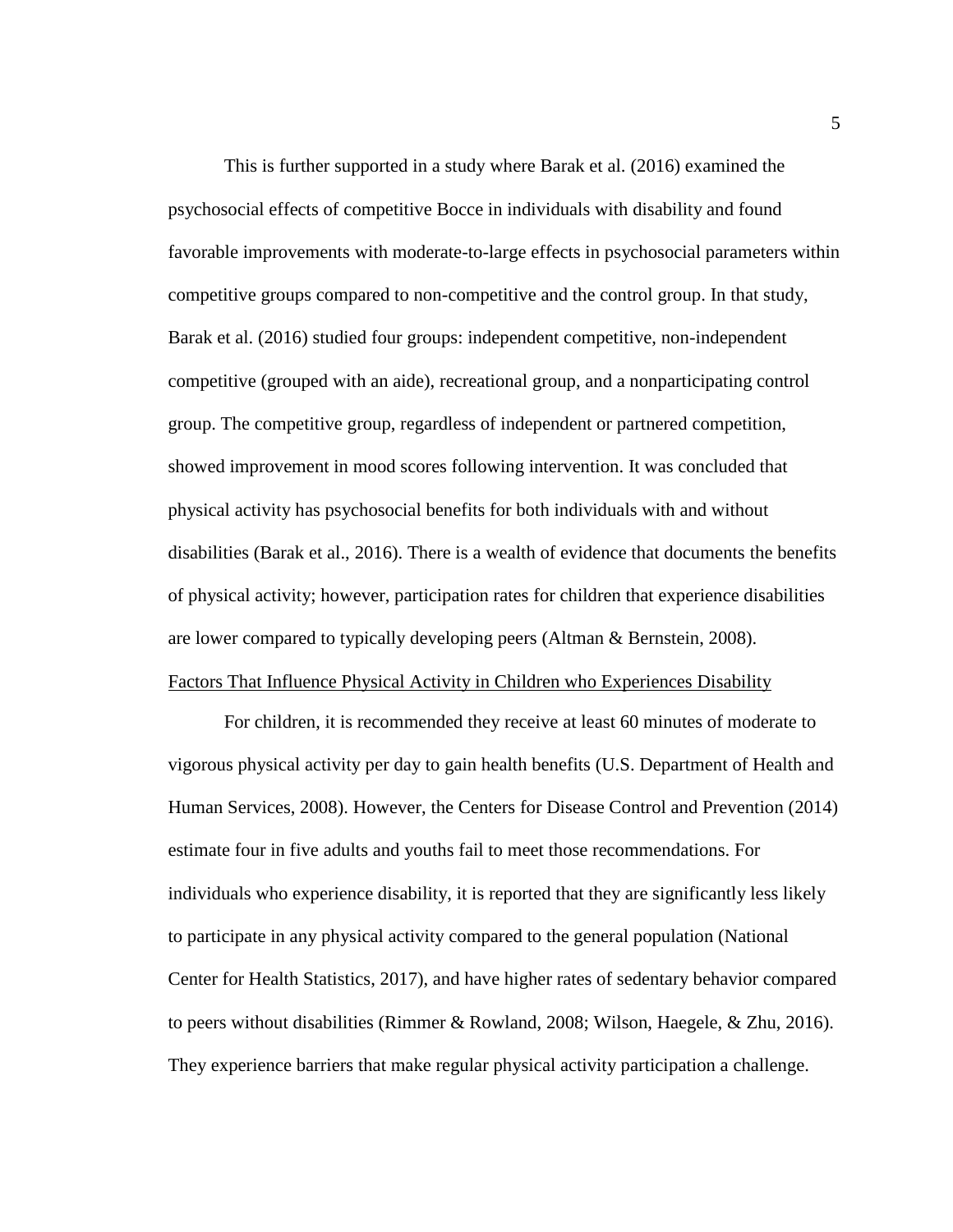Research by Carbonneau, Roult, Duquette, & Belley-Ranger (2017) found four common themes when researching factors that promote and encourage an active lifestyle in students with disabilities: adapted environment and universal accessibility, help and support, social interactions, and quality of the experience. In that study, Carbonneau et al. (2017) evaluated the impact of the physical and social environment on students with disabilities and found when students with disabilities are provided an accessible environment that is socially enriching, they were more likely to continue participation. This was supported by Deforche, De Bourdeaudhuij, & Tanghe (2006) who concluded that how children feel during exercise and whether or not they enjoy physical activity were strong predictors of continued participation in physical activity. This presents an opportunity to explore physical activity factors that influence psychological states.

# Factors that Influence Mood States

There is research that has examined how physical activity affects mood states in participants using the Profile for Mood States (POMS) to determine if participants exhibit the "iceberg profile" which indicates positive mental health. The iceberg profile is characterized by above average scores in vigor and below average scores in anger, confusion, depression, fatigue, and tension. Previous research using POMS on physical activity participants have compared competitive and noncompetitive participants, abledbodied and individuals who experience disability, as well as wheelchair participants and wheelchair nonparticipants.

Campbell and Jones (1994) compared the psychological well-being of wheelchair athletes and non-athletes and found wheelchair athletes reported more positive mood than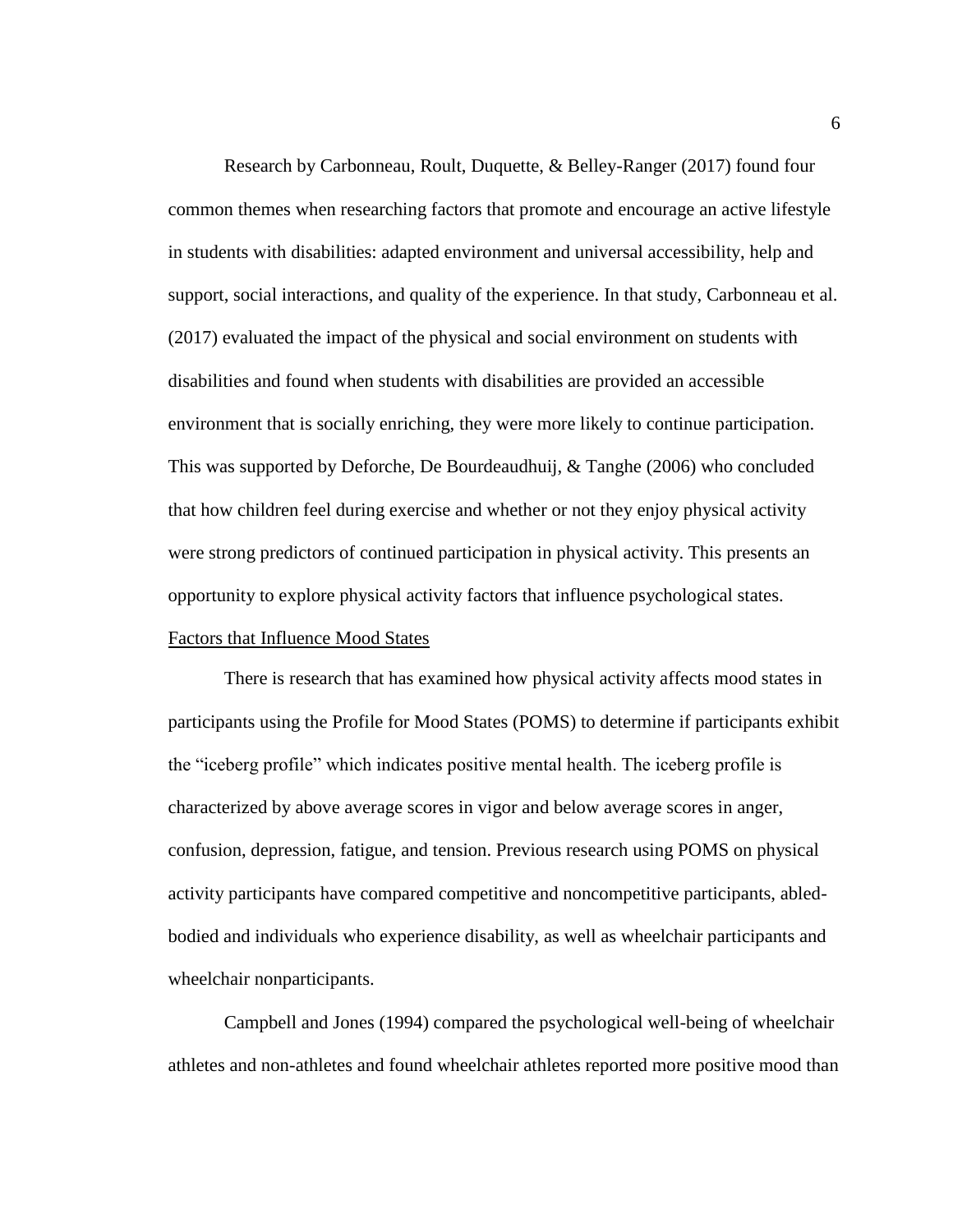nonparticipants and exhibited the iceberg profile. Similar results were reported for wheelchair tennis participants and non-tennis players with disabilities (Greenwood, Dzewaltowski, & French, 1990). Tennis participants exhibited the iceberg profile and scored higher than average on vigor and lower than average on confusion, anger, tension, fatigue, and depression compared to non-tennis players (Greenwood et al., 1990). This is supported by an earlier study where Horvat, Roswal, Jacobs, & Gaunt (1989) found wheelchair athletes exhibited desired positive mood states and the iceberg profile; however, wheelchair athletes in that study scored lower in mood scores compared to their able-bodied counterparts. Research suggests wheelchair users who participate in physical activity generally have positive mood states that exhibit the iceberg profile.

In a more recent study, Carbonneau and associates (2017) measured how the environment, both physical and social, affected physical activity in students with disabilities. Although not part of their measured variables, it was documented whether students were participating in group-based activities or individual-based activities. Researchers found a strong relationship that the quality of interactions students with disabilities have with others while participating in physical activity had a direct affect on their level of interest and participation (Carbonneau et al., 2017). Researchers in that study concluded there is strong evidence that students who experience disabilities and participate in quality group physical activities are more likely to continue participation.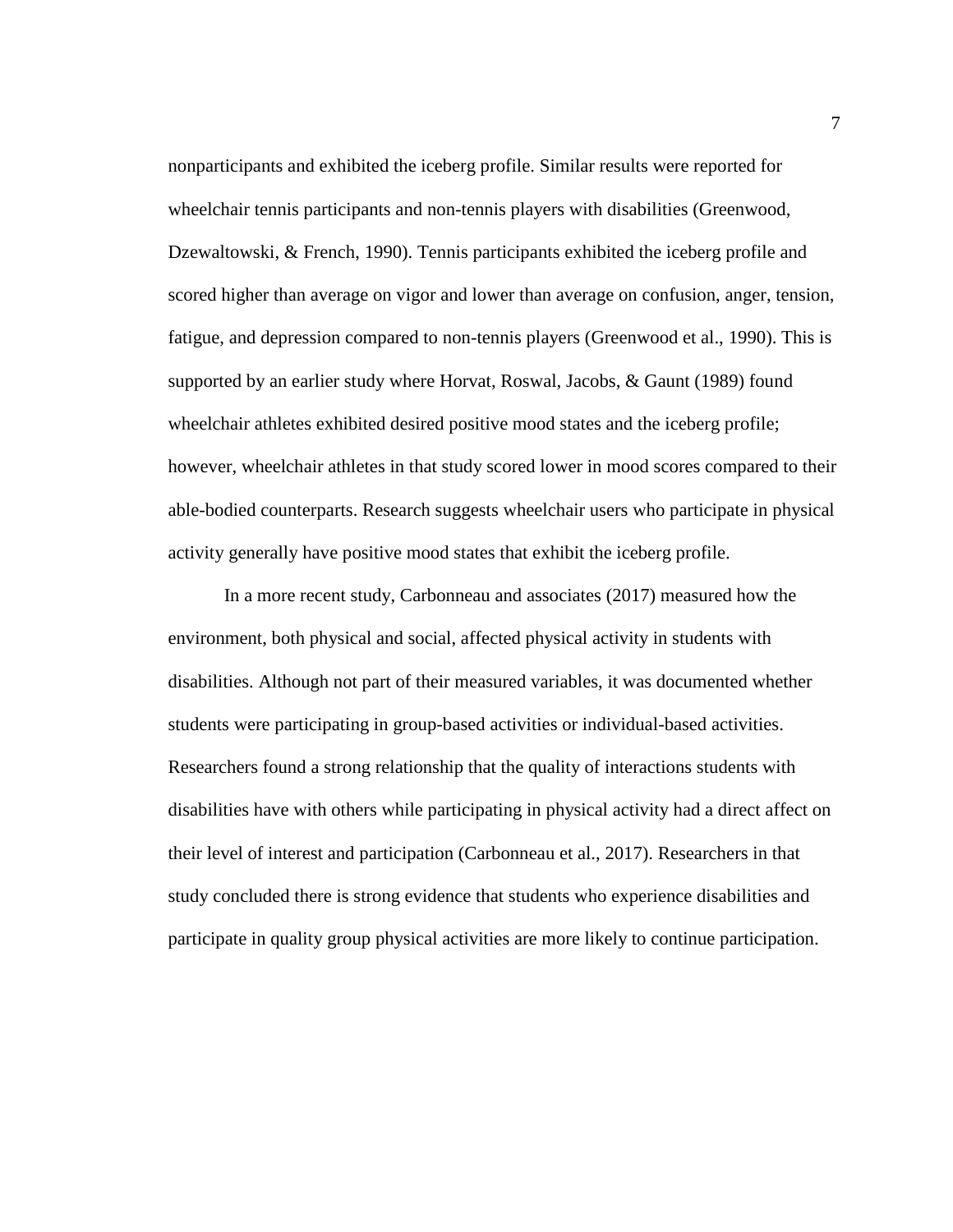# Limitations

Limitations included the participants' interpretation of moods from the IDMS. Participant in the study has an intellectual disability and may not fully understand test item questions. The IDMS is adapted from the POMS to specifically address potential misinterpretation from the participant. Data from the study included reports from one participant. Although this case study can provide valuable information and inform future research, the results from this study cannot be extrapolated for the larger populations.

# Delimitations

To maintain the validity of the mood scale (IDMS), participants included were ages 10-18 during the study. However, the FitFam program only included participants age 6-14. For the study, only participants ages 10-14 at the time were included in the data analysis.

# Assumptions

It was assumed that participants understand can accurately identify their mood.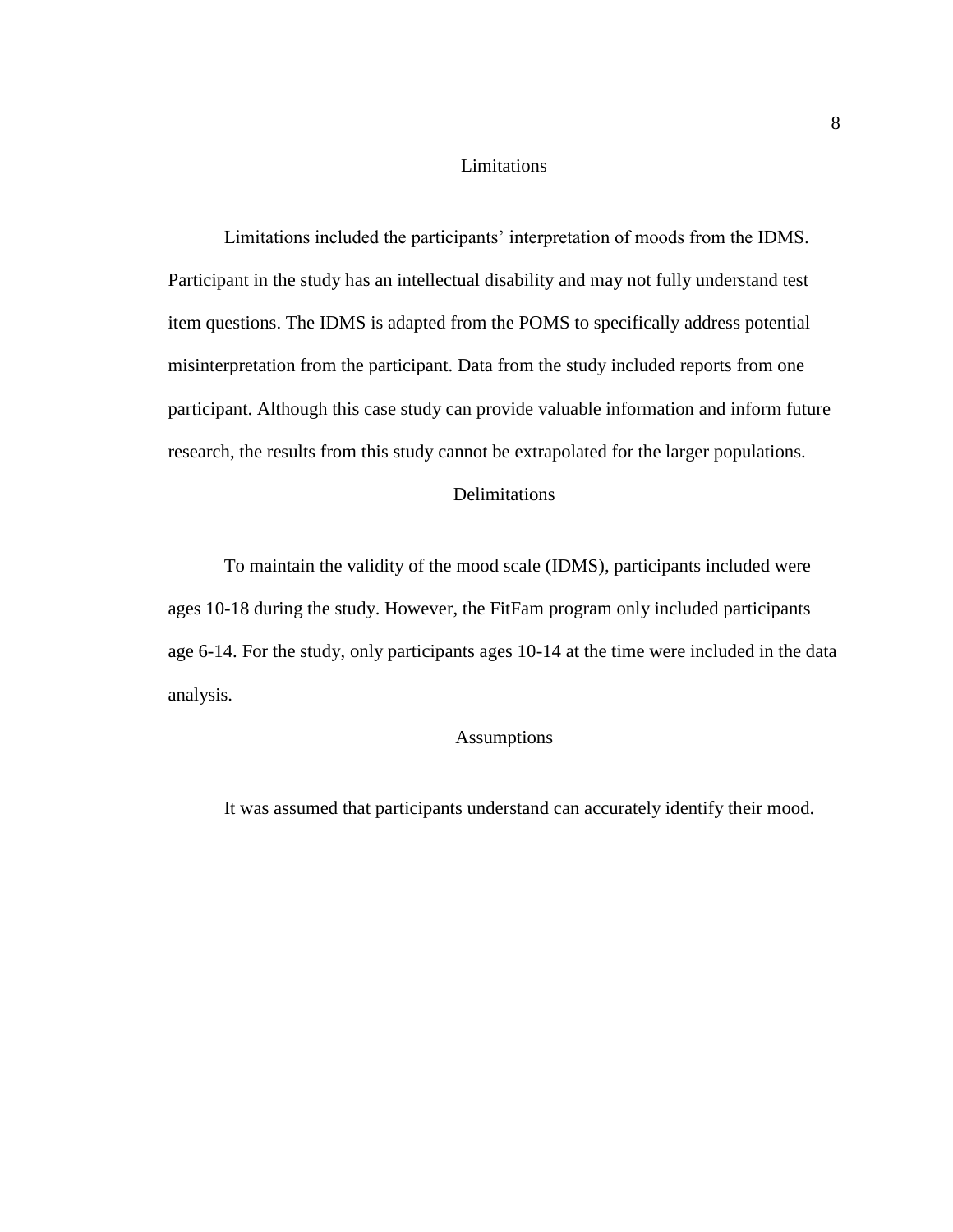#### **METHODS**

## Participants

<span id="page-12-0"></span>Five individuals met the requirements for inclusion in the study. Two of the five consented to participation in the study and one participant completed the measurements during the program. Therefore, the case study focused on the experience and data from one participant. The participant in this study was a 14 year-old with Autism Spectrum Disorder. He participated in all five days of the FitFam Program and was able to verbally communicate in English.

# Procedures

Prior to engaging in the study, written consent was collected from a parent and written assent was collected from the participant. The participant engaged in a community based adapted physical activity program, the FitFam program, which consisted of sport, fitness, and motor skill development activities and games. Skill and motor development activities were individually-based. Group-based activities included small-sided and cooperative games. Prior to beginning individually-based activities, the participant completed a pre-assessment to measure his current mood state using the Intellectual Disability Mood Scale (IDMS), which was previously adapted from the Profile of mood states for adolescents (POMS-A). The IDMS is a shortened version of the POMS-A assessment containing 12-items, two assessment questions for each of six mood subscales (i.e. anger, confusion, depression, fatigue, tension, and vigor). The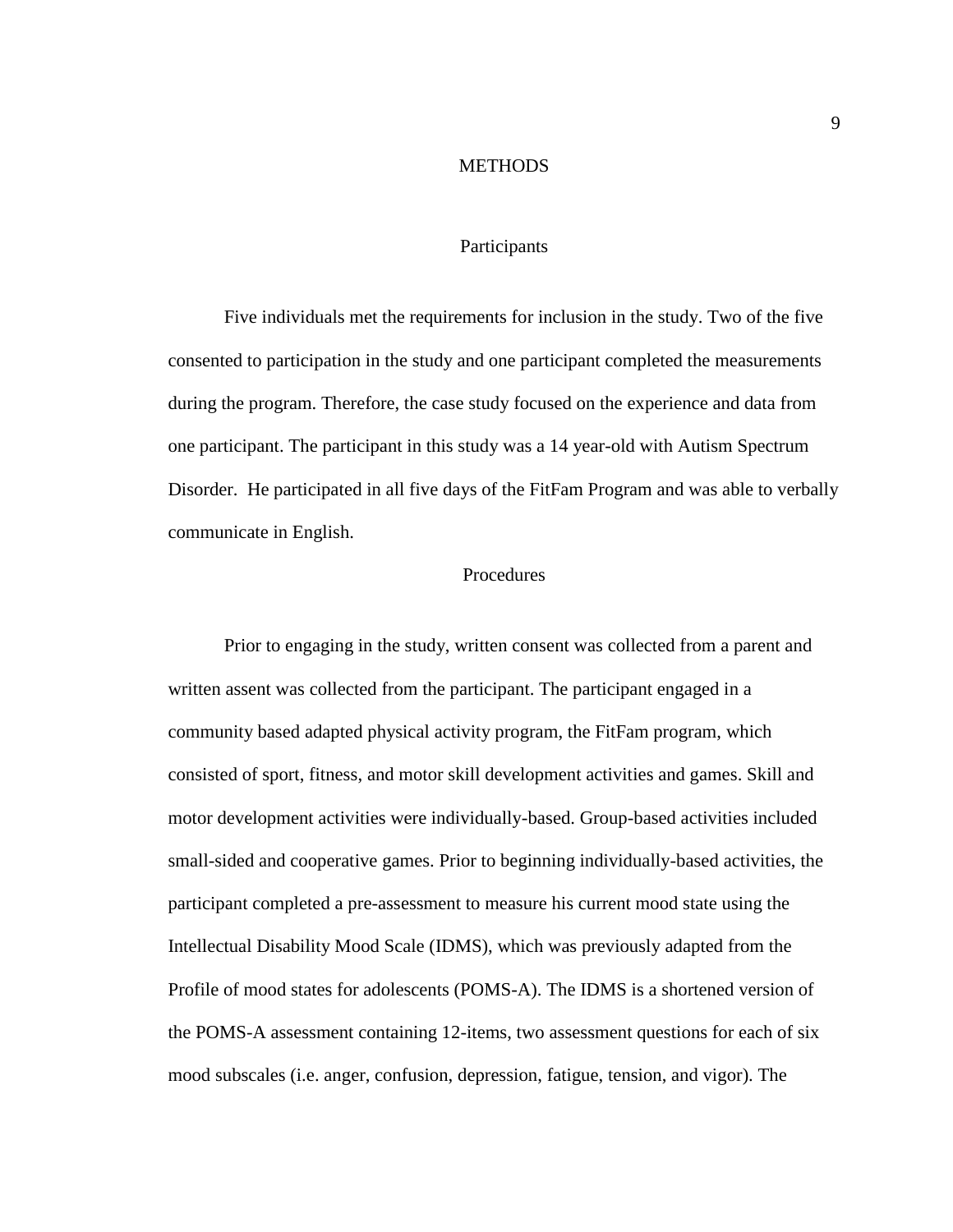participant was read the IDMS by researchers and asked to rate the items within the subscales on a 5-point scale, from  $0 =$  not at all,  $1 =$  a little,  $2 =$  moderately,  $3 =$  quite a bit, or 4 = extremely. The participant also used pictorials to help identify their selfselected responses to each item. Five cups were pictured, the first cup was empty and represented  $0 =$  not at all, the second cup was shaded a small amount and represented  $1 =$ a little, the third cup was shaded just less than halfway and represented  $2 =$  moderately, the fourth cup was shaded about  $\frac{3}{4}$  of the way and represented  $3 =$  quite a bit, and the last cup was completely shaded and represented  $4 =$  extremely. Two alternate synonymous words were used when participant did not comprehend the original word. Scores for both questions in each mood state were summed to provide a total mood score between zero and eight. Researchers recorded responses for the participant. At the end of individuallybased activities, the participant completed the IDMS following the same protocol. Following individually-based skill and motor development activities, the participant took a recess break between physical activity interventions. Before beginning group-based activities, the participant completed a pre-assessment of their mood followed by a postassessment after the activity following the same protocol utilized with the individual activity sessions.

#### Data Analysis

Data was organized into tables with corresponding score for each mood state. The max score for each mood state is 8. Results from the assessments were compared between each other. Within each intervention, pre- intervention data was collected and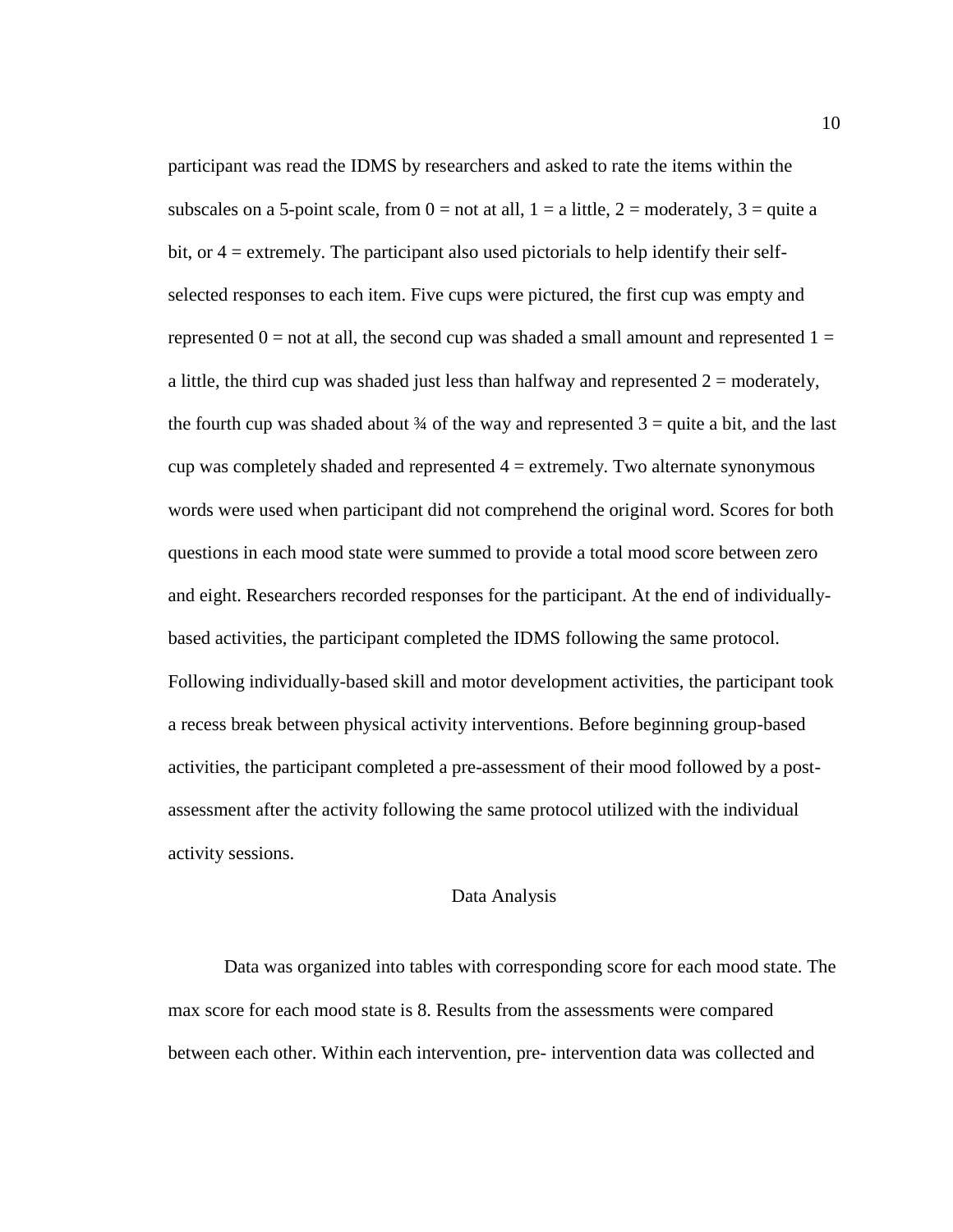compared with post-intervention data. Differences in results were also compared between group-based and individual-based interventions.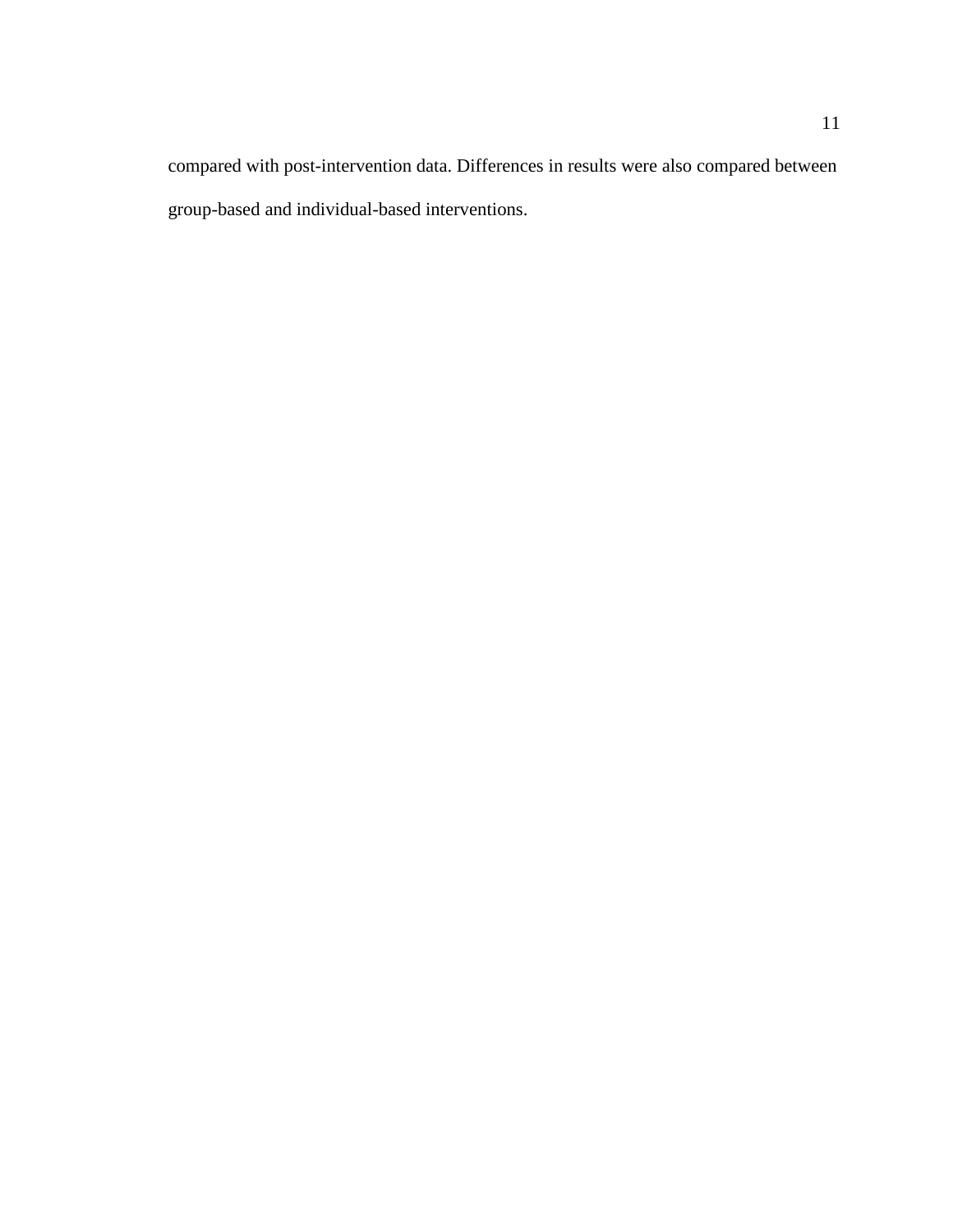# RESULTS

| Day 1           | <u>Anger</u> | Confusion | Depression | Fatigue  | Tension  | <u>Vigor</u> |  |
|-----------------|--------------|-----------|------------|----------|----------|--------------|--|
| Pre-Individual  |              | $_{0}$    |            |          |          |              |  |
| Post-Individual | $\Omega$     | $\Omega$  | $\Omega$   |          | $\Omega$ | 8            |  |
| Pre-Group       | 0            | $\Omega$  | $\Omega$   | $\Omega$ | $\Omega$ |              |  |
| Post-Group      | 0            | $\Omega$  | $\theta$   | $\theta$ | $\Omega$ |              |  |

<span id="page-15-0"></span>Table 1 Reported mood scores during day one.

<span id="page-15-1"></span>Table 2 No report in Anger, Confusion, Depression, Fatigue, or Tension. Reports of Vigor were high and unchanged following intervention.

| Day 2           | <u>Anger</u> | Confusion | Depression | Fatigue  | Tension  | Vigor |  |
|-----------------|--------------|-----------|------------|----------|----------|-------|--|
| Pre-Individual  |              |           |            | $\theta$ |          |       |  |
| Post-Individual | $\theta$     | $\theta$  | $\Omega$   | $\theta$ | 0        |       |  |
| Pre-Group       | $\Omega$     | $\theta$  | $\Omega$   | $\theta$ | $\theta$ |       |  |
| Post-Group      | 0            | 0         | $\theta$   | $\Omega$ | 0        |       |  |

<span id="page-15-2"></span>Table 3 No report in Anger, Confusion, Depression, Fatigue, or Tension. Reports of Vigor showed an increase following individual intervention and remained the same during group intervention

| aaning group muu vention<br>Day 3 | Anger | Confusion | Depression | Fatigue  | Tension  | <u>Vigor</u> |  |
|-----------------------------------|-------|-----------|------------|----------|----------|--------------|--|
| Pre-Individual                    |       | O         |            | $\theta$ | 0        |              |  |
| Post-Individual                   |       | $\theta$  | $\Omega$   | $\Omega$ | $\Omega$ | 8            |  |
| Pre-Group                         |       | $\theta$  | $\Omega$   | $\Omega$ | $\Omega$ | 8            |  |
| Post-Group                        |       | 0         | $\theta$   | 0        | $\theta$ | 8            |  |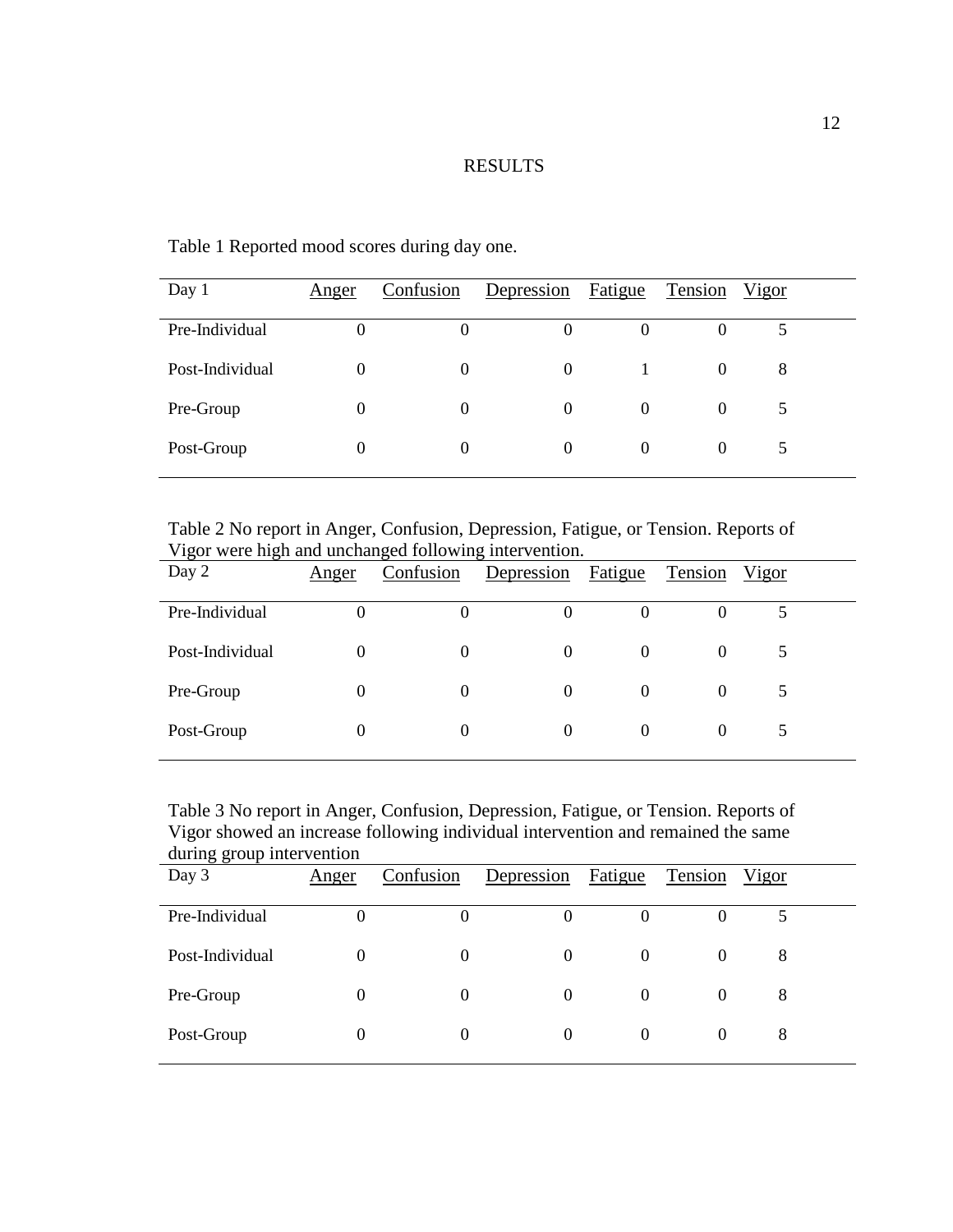#### DISCUSSION

<span id="page-16-0"></span>Researchers have shown that greater physical activity participations improve physiological and psychological markers of health in both people who experience disability and those who do not (Reed et al., 2013; U.S. Department of Health and Human Services, 2008). The purpose of this investigation was to examine the effects of group-based and individually-based interventions on mood in children with disabilities. It was hypothesized that participants would see an improvement in mood scores following physical activity and that group-based interventions would be superior to individualbased interventions at improving mood. Results did not support either hypothesis.

As shown in Table 1, following the individual-based intervention on the first day, the participant reported an increase in vigor and a small increase in fatigue. There were no changes in mood score for the other mood states. Following the group-based intervention on the first day, the participant reported no changes in mood scores. On Table 2, there were no changes in mood states from baseline following individual-based or group-based interventions; nor were there differences between the two interventions. The third day yielded similar results with some improvements in Vigor following individual-based activity, as shown in Table 3. One trend noted was the athlete exhibited the iceberg profile. The iceberg profile visually represents the raw scores on POMS with the test norms as the "water line" (McNair, Lorr, & Doppleman, 1981). It is characterized by above average scores in Vigor and below average scores for Tension, Confusion, Anger, Depression and Fatigue. Results were consistent of the iceberg profile for the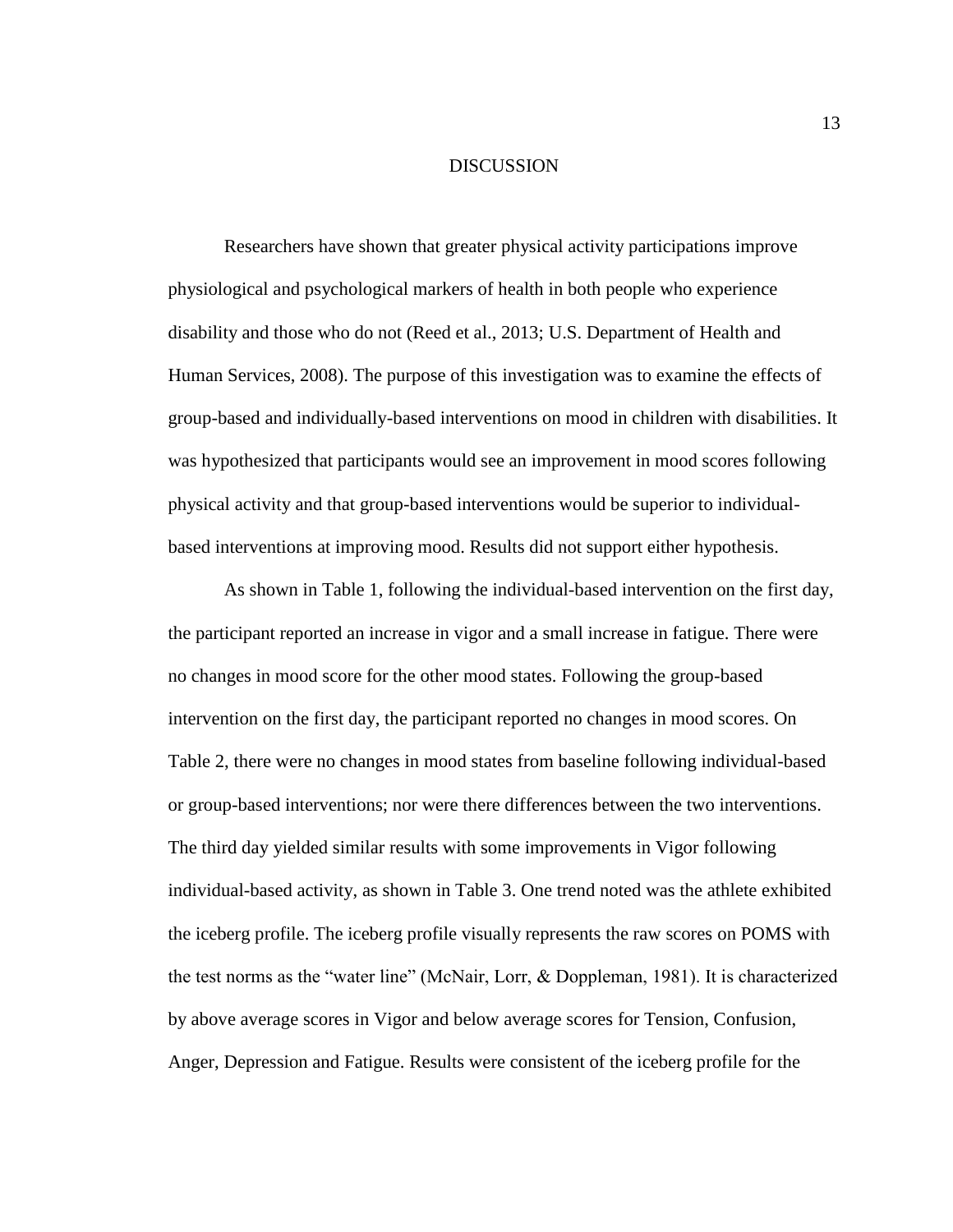participant during individual and group interventions; however, there were no significant differences between the two interventions. Although not part of the original investigation, it was observed that the participant executed motor movements and motor patterns with a high level of success. This can explain the above average scores in vigor and below average scores in the negative mood states. The findings are consistent with Morgan's (1985) study which found athletes, particularly successful ones, exhibit the iceberg profile.

Improvements in vigor was reported two out of three days; however, the minor increases in vigor following individual-based activities was not significant and would be difficult to attribute the positive moods solely to the intervention. This is in contrast to previous studies that found favorable improvements in mood scores in individuals with disabilities following physical activity participation (Campbell & Jones, 1994; Greenwood et al., 1990; Horvat, et al., 1989). Although improvement in mood scores was not significant, the changes in mood were observed following individual-based activities. Previous findings found group-based physical activity to be superior to individual-based activities (Dishman & Buckworth,1996). Carbonneau and associates (2017) supports those findings and reported the positive physical and psychological impact of physical activity is greater when students with disabilities participate in a group setting compared to in isolation. However, this was not evident in the present study.

A second hypothesis was tested for this investigation. It was hypothesized that group-based interventions would be superior to individual-based interventions in positively affecting mood. Researchers wanted to examine if the context in how the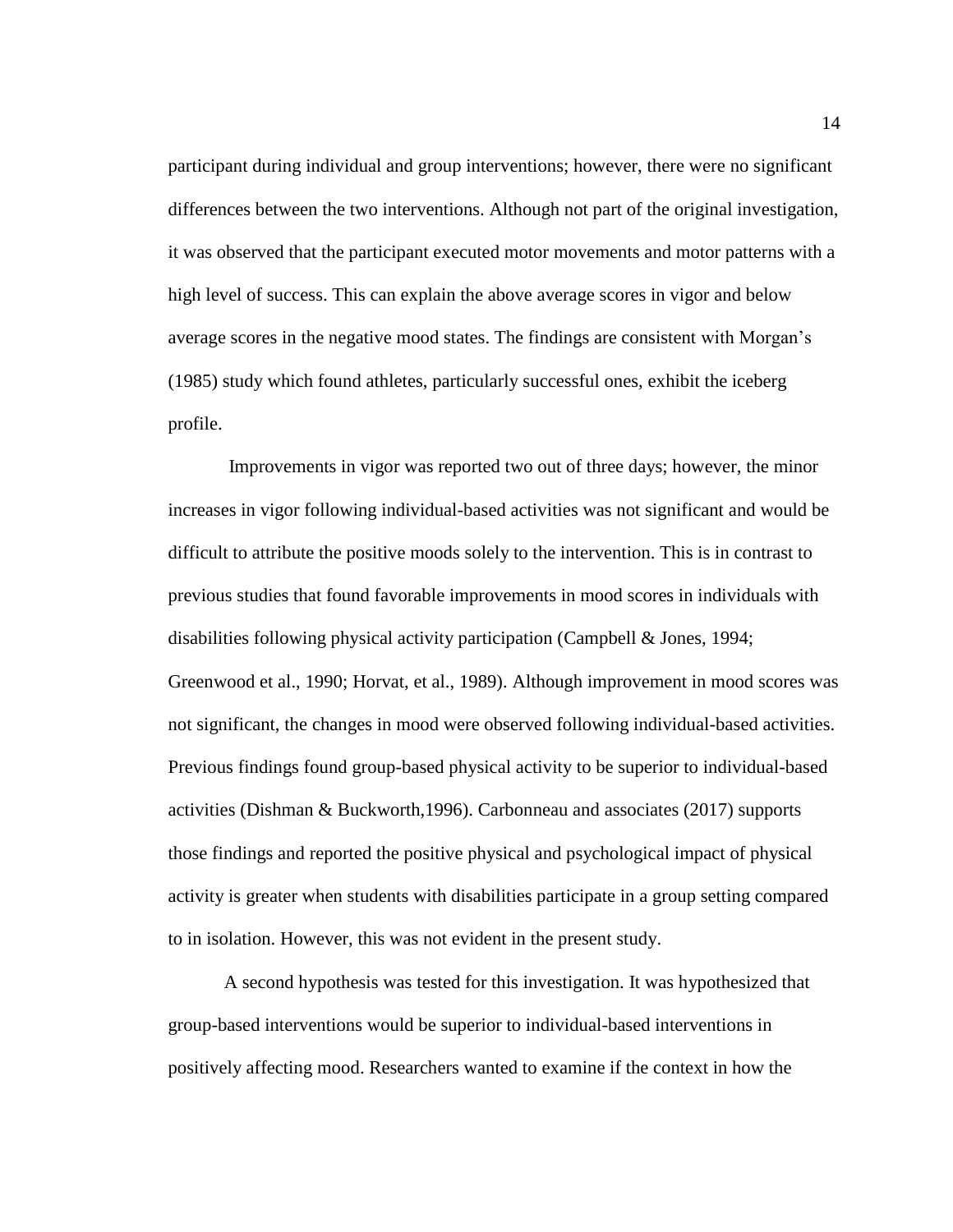physical activity is delivered has an effect on mood. Specifically, researchers wanted to examine the differences in mood scores between individual and group interventions. There were no significant differences in mood observed between individual and group interventions. However, the intervention that noticed change was following individualbased interventions. This finding is in contrast with literature that recommends groupbased activities (Burke et al., 2016) and positive social experiences for participants with disabilities (Carbonneau et al., 2017). It was interesting to note that changes only occurred following individual interventions. This is somewhat consistent with research conducted by Atienza's (2001) who found home-based exercise programs to be superior to group-based programs. The results are inconclusive on the effectiveness between individual-based and group-based physical activity interventions at improving mood. One difference to note is the disability experienced by the participants. The majority of studies conducted were on wheelchair participants in physical activity. The participant in the present study experiences Autism Spectrum Disorder (ASD). There was no reason to suggest the participant did not comprehend the POMS.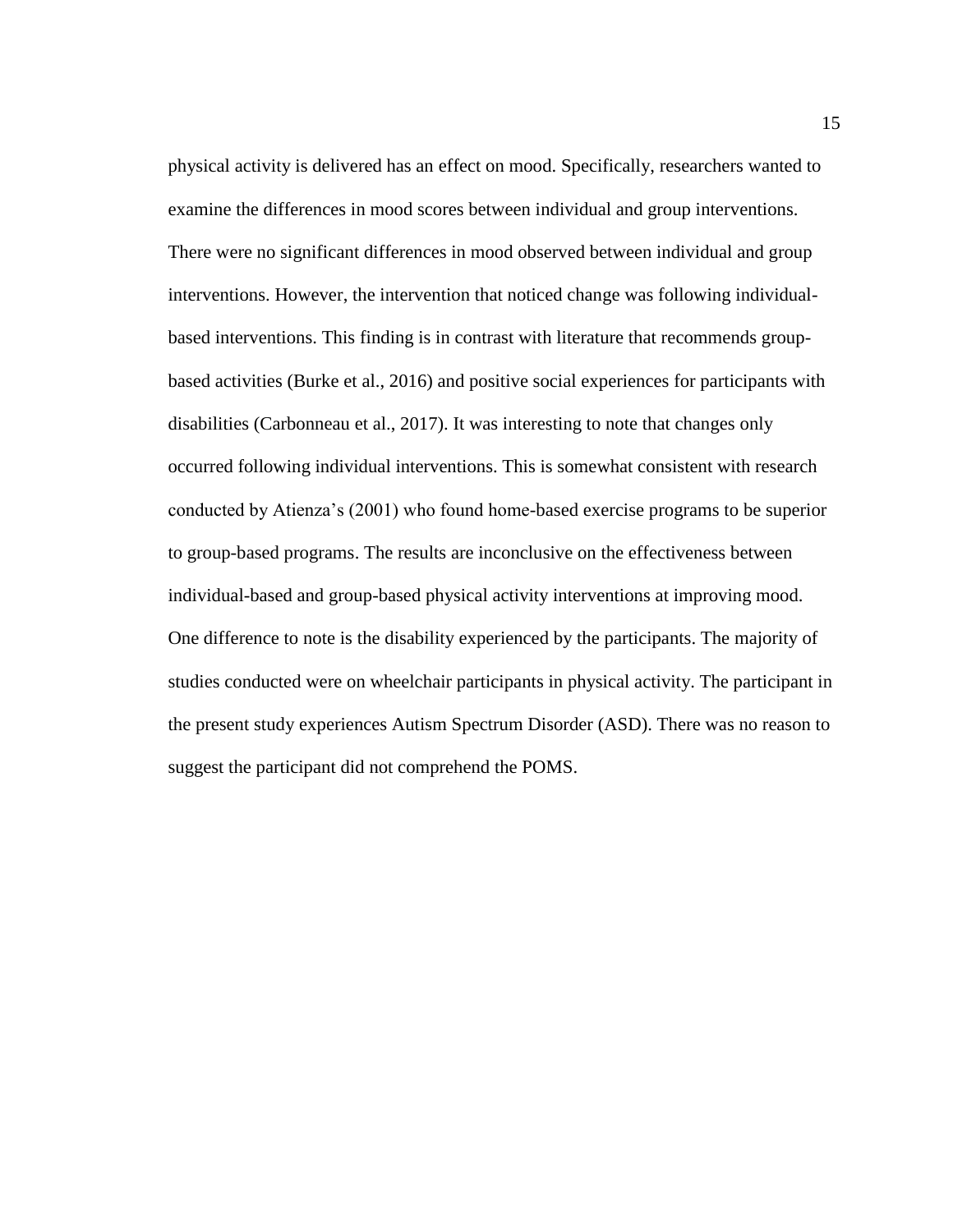#### CONCLUSIONS, SUMMARY OR RECOMMENDATIONS

<span id="page-19-0"></span>Research supports the use of physical activity participation to improve mood states in individuals with disabilities. Results from the current case study do not conclusively support previous findings. Previous literature focused on physical disabilities with wheelchair participants, whereas the participant in the current study experiences Autism Spectrum Disorder. The iceberg profile was observed in the participant following reports on the IDMS. Although no significant differences were observed between pre- and post- intervention, individuals who exhibit the iceberg profile is said to have positive mental health. This was a common observation from other studies examining mood in individuals who experience disabilities that participate in physical activity. This should be further explored to determine what factors of physical activity participation could contribute to positive increases in mood states.

One factor of physical activity explored in the current study was the context in how physical activity was delivered. There were no differences noted between individualbased and group-based interventions. Few studies have explored the context of physical activity and its effect on mood in individuals with disabilities. Although results contrast from previous studies, there is value in the results and future research can reexamine the hypothesis and further explore how different participation interventions affect mood in individuals who experience disabilities. The context in how physical activity is delivered can influence outcome results. Furthermore, factors within individual-based and groupbased activities may attribute to different outcomes. In the present study, improvements

16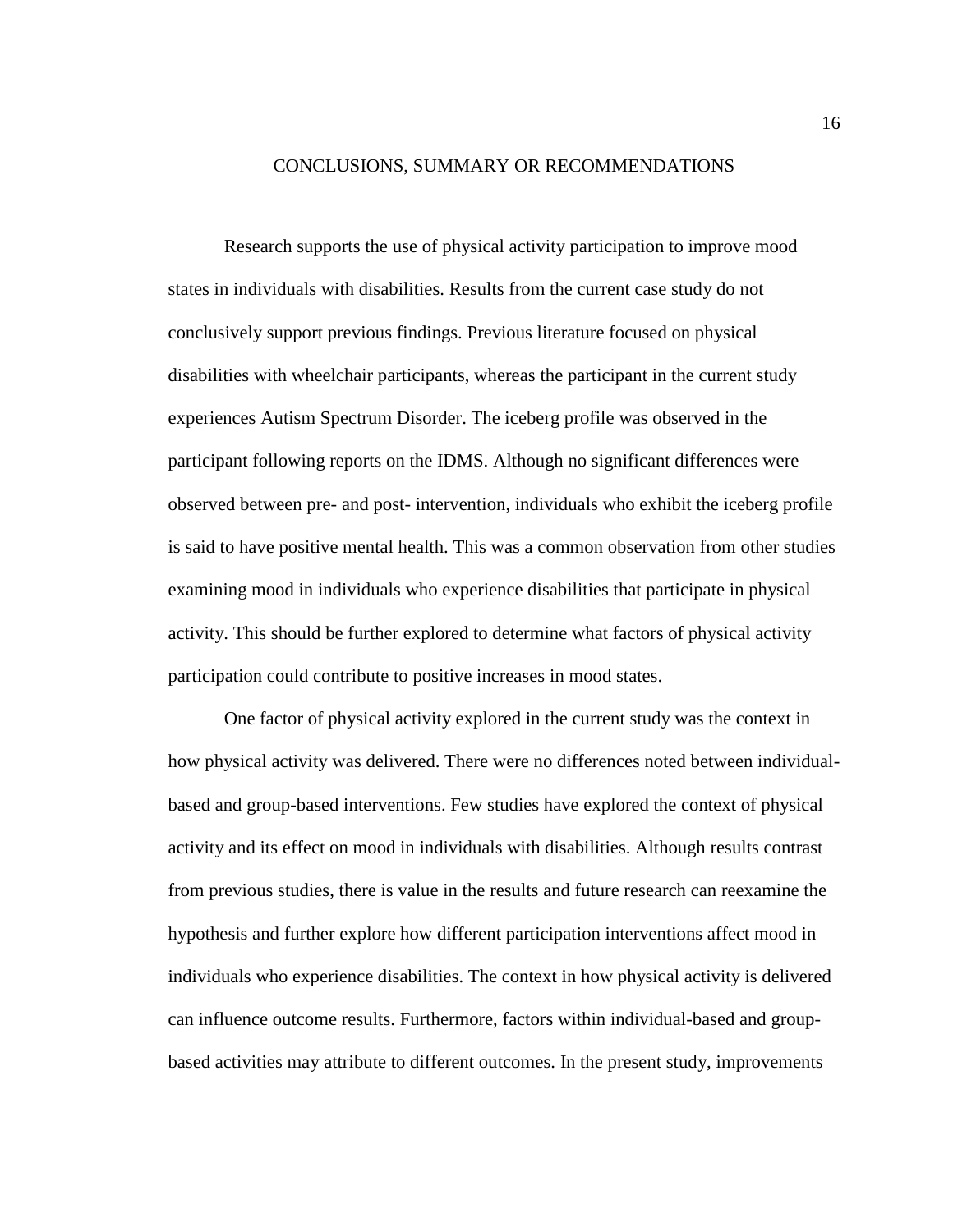observed were most consistent following individual-based interventions. This is interesting as previous studies contrast the findings in this study. Future studies should examine how factors within individual and group based interventions may influence continued participation in physical activity. In addition, recruitment of a larger sample and a control group would strengthen the validity of the study.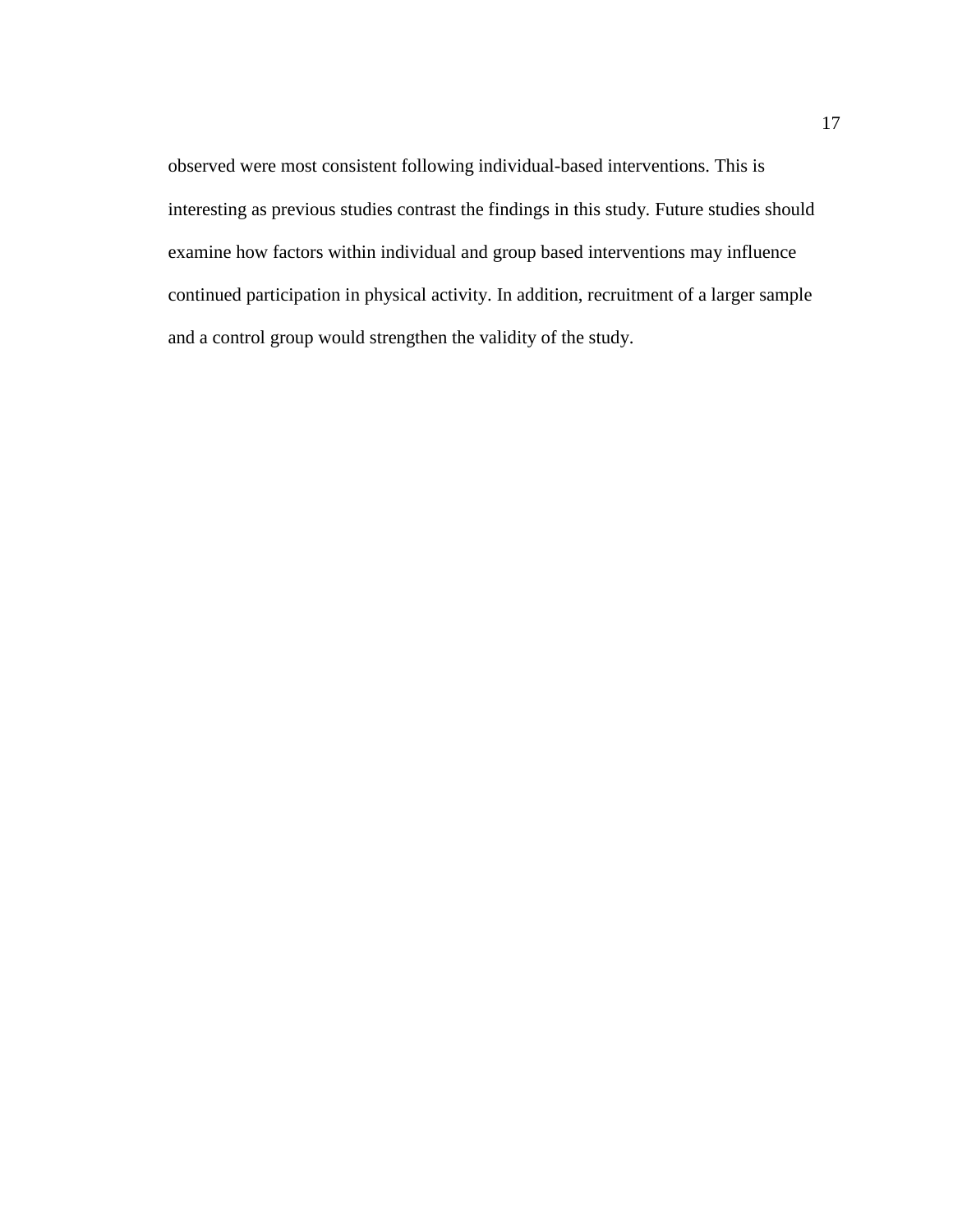#### REFERENCES

- <span id="page-21-0"></span>Altman B.M. & Bernstein, A.B. (2008) Disability and Health in the United States, 2001– 2005. National Center for Health Statistics.
- Argus, G. R., Terry, P. C., Bramston, P., & Dinsdale, S. L. (2004). Measurement of Mood in Adolescents with Intellectual Disability. *Research in Developmental Disabilities,25*(6), 493-507. doi:10.1016/j.ridd.2004.05.001
- Atienza, A. A. (2001). Home-based Physical Activity Programs for Middle-Aged and Older Adults: Summary of Empirical Research. *Journal of Aging and Physical Activity*, 9, S38-S58.
- Barak, S., Mendoza-Laiz, N., Fuentes, M. T., Rubiera, M., & Huyzler, Y. (2016). Psychosocial Effects of Competitive Boccia Program in Persons with Severe Chronic Disability. *Journal of Rehabilitation Research and Development*,53(6), 973-988. doi:10.1682/jrrd.2015.08.0156
- Bedell, G, Coster, W., Law, M., Liljenquist, K., Kao, YC., Teplicky, R., Anaby, D., & Khetani, MA. (2013). Community Participation, Supports, and Barriers of School-Age Children With and Without Disabilities. *Archives of Physical Medicine and Rehabilitation.* 94, 315-23.
- Brown, A. K., Liu-Ambrose, T., Tate, R., & Lord, S. R. (2009). The Effect of Group-Based Exercise on Cognitive Performance and Mood in Seniors Residing in Intermediate Care and Self-Care Retirement Facilities: A Randomized Controlled Trial. *British Journal Of Sports Medicine*, *43*(8), 608-614.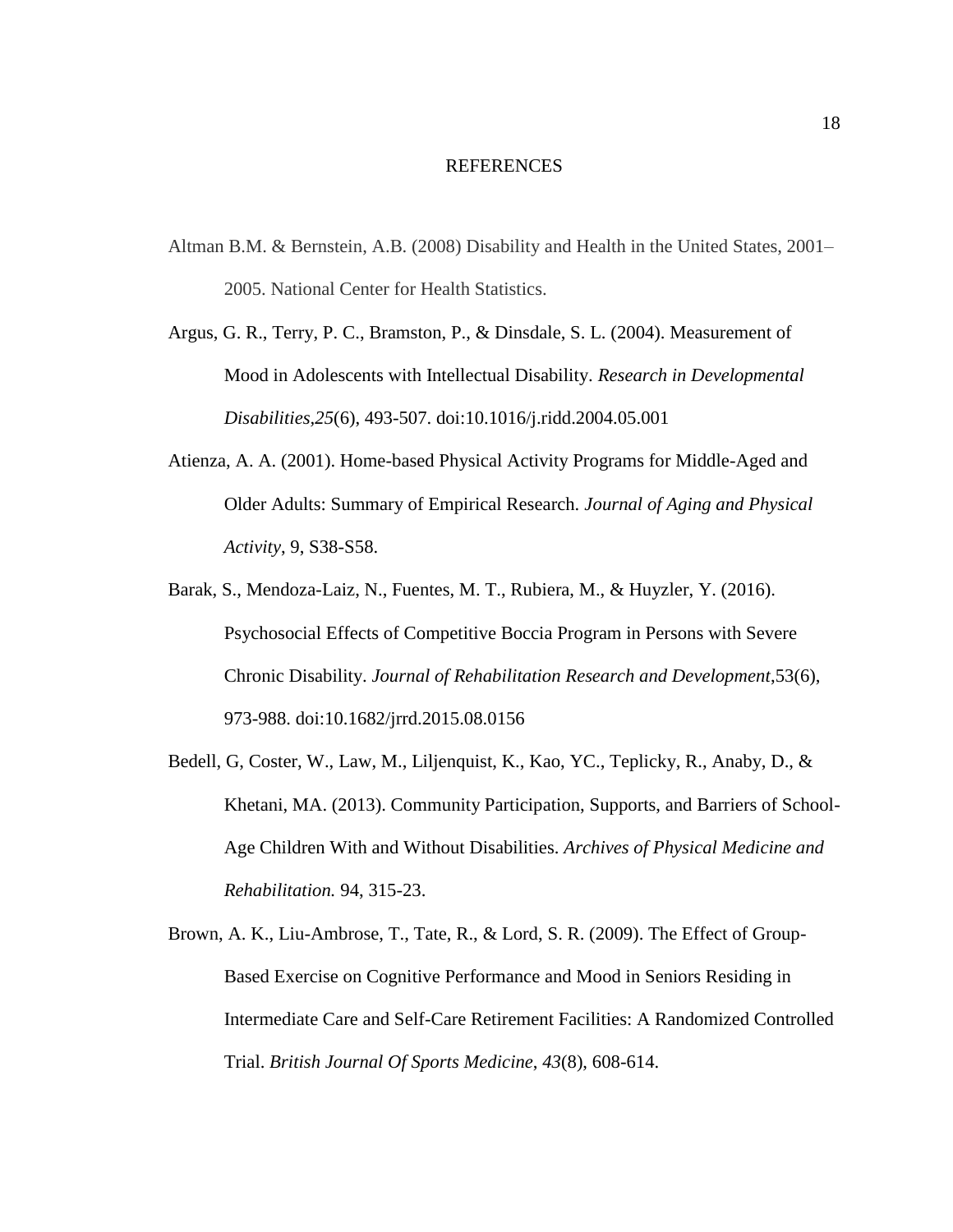- Burke, S., Carron, A., Eys, M., & Ntoumanis, N. (2005). Group Versus Individual Approach? A Meta-Analysis of the Effectiveness of Interventions to Promote Physical Activity. *International Review of Sport and Exercise Psychology*,2(1).
- Campbell, E., & Jones, G. (1994). Psychological Well-Being in Wheelchair Sport Participants and Nonparticipants. *Adapted Physical Activity Quarterly*,11(4), 404- 415. doi:10.1123/apaq.11.4.404
- Carbonneau, H., Belley-Ranger, É, Duquette, M., & Roult, R. (2017). The Determining Factors in School Contexts Which Lead to Active Lifestyles Among Young People with Disabilities. *IJASS*(*International Journal of Applied Sports Sciences*),29(1), 13-30. doi:10.24985/ijass.2017.29.1.13
- Carron, A. V., Hausenblas, H. A., & Mack, D. E. (1996). Social Influence and Exercise: A Meta-Analysis. *Journal of Sport and Exercise Psychology, 18*, 1-16.
- Centers for Disease Control and Prevention. National Center for Chronic Disease Prevention and Health Promotion, Division of Nutrition, Physical Activity, and Obesity. Data, Trend and Maps [online]. [accessed Apr 07, 2019]. URL: https://www.cdc.gov/nccdphp/dnpao/data-trends-maps/index.html.
- Deforche BI, DeBourdeaudhuij IM, Tanghe AP.(2006) Attitude Toward Physical Activity in Normal-Weight, Overweight and Obese Adolescents. *Journal Adolescent Health*. 38(5):560–568.
- Delaney, B., Crandell, D., Barfield, J. P. Sport-Based Therapeutic Recreation: Perceived Outcomes and Implications for research. *Palaestra.* 2014; vol. 28 no.3 p:12-16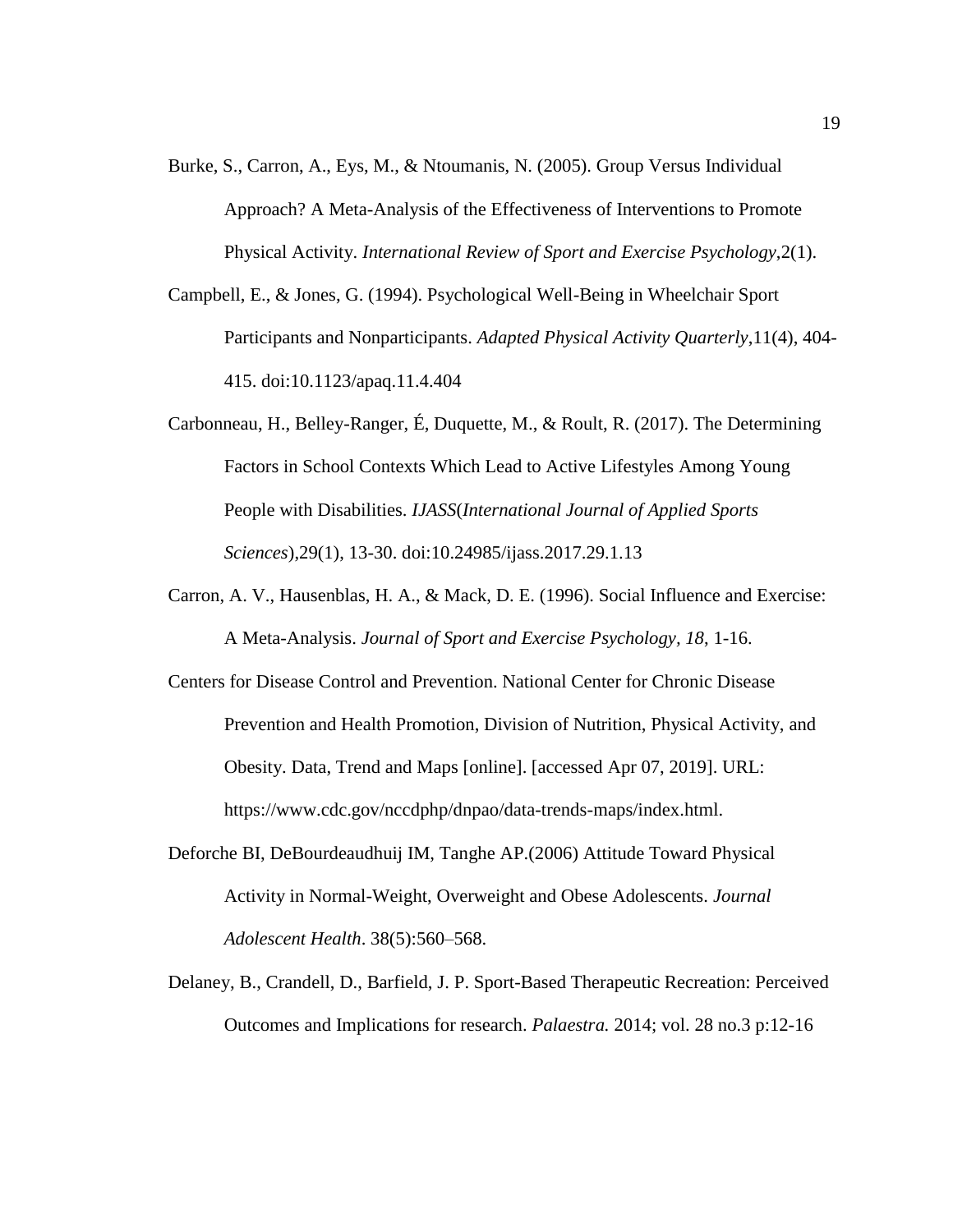- Dishman, R. K., & Buckworth, J. (1996). Increasing Physical Activity: A Quantitative Synthesis. *Medicine & Science in Sports & Exercise*,28(6), 706-719. doi:10.1097/00005768-199606000-00010
- Dubnov, G., & Berry, E. M. (2000). Physical Activity and Mood: The Endocrine Connection. *Sports Endocrinology*,421-431. doi:10.1385/1-59259-016-0:421
- Forgas, J. P., & George, J. M. (2001). Affective Influences on Judgments and Behavior in Organizations: An Information Processing Perspective*. Organizational Behavior and Human Decision Processes*,86(1), 3-34. doi:10.1006/obhd.2001.2971
- Greenwood, C.M., Dzewaltowski, D.A., & French, R. (1990). Self-Efficacy and Psychological Well-Being of Wheelchair Tennis Participants and Wheelchair Non-Tennis Participants. *Adapted Physical Activity Quarterly*, 7, 12-21.
- Horvat, M.R., French, R., & Henschen, R. (1986). A Comparison of The Psychological Characteristics of Male and Female Able-Bodied and Wheelchair Athletes. *Paraplegia*, 24, 115-122.
- Henschen, R., Horvat, M., & French, R. (1984). A VIsual Comparison of Psychological Profiles Between Able-Bodied and Wheelchair Athletes. *Adapted Physical Activity Quarterly*, 1, 118-124.
- Janssen L. (2012) Physical Activity, Fitness, and Cardiovascular, and Pulmonary Morbidities. *Physical Activity and Health*, 186-193.
- Johnson, C. (2009). Benefits of PA for Youth with Disabilities: A Systematic Review. *The Science of Health Promotion*, 23 (3), 157–167. PubMedID: 19149420 doi:10.4278/ ajhp.070930103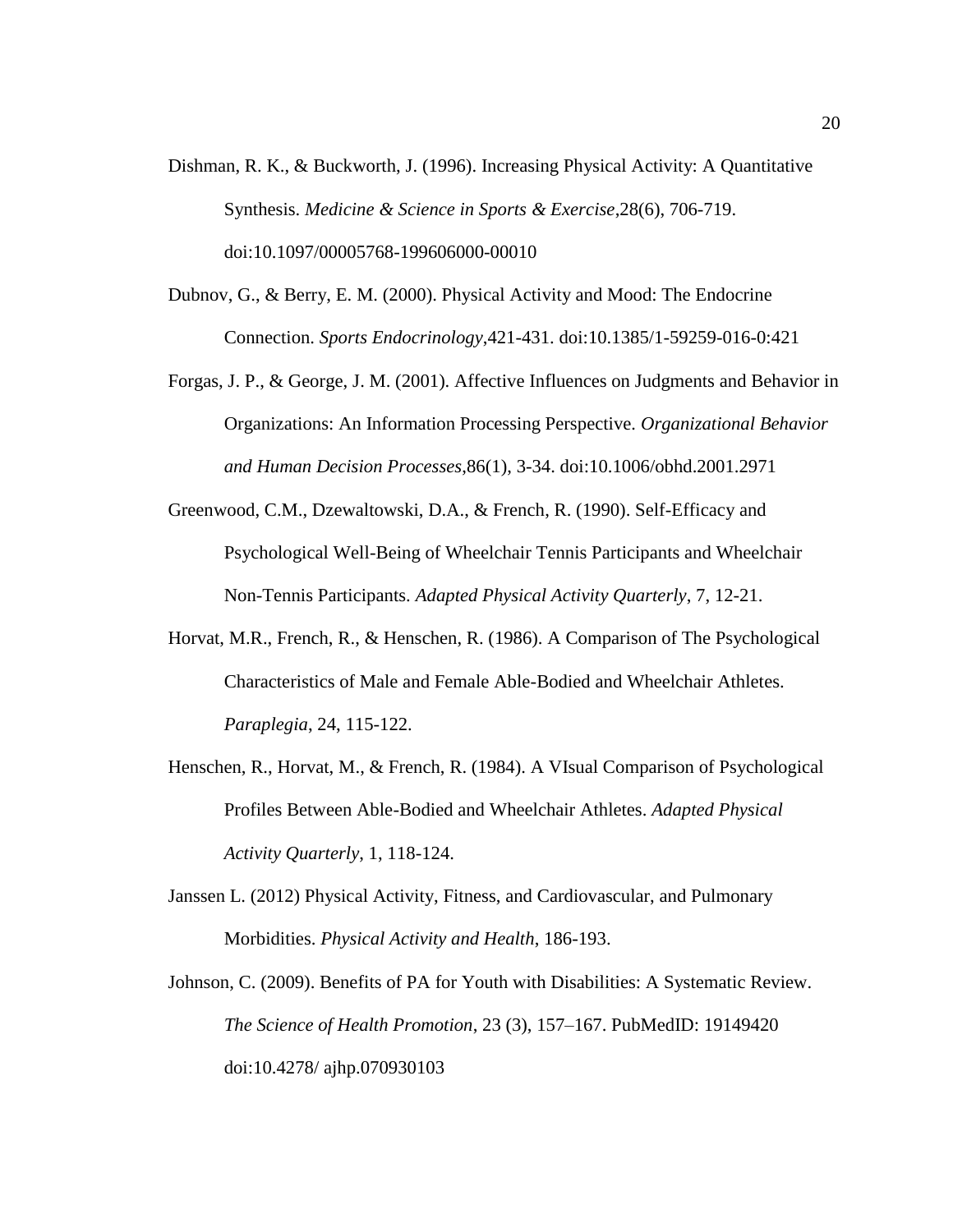- Lane A. M., Terry P. C. (2000). The Nature of Mood: Development of a Conceptual Model with A Focus on Depression. *Journal of Applied Sport Psychology.* 12 16– 33. 10.1080/10413200008404211
- McNair, D.M., Lorr, M. and Droppleman, L.F. (1981) Manual for the Profile of Mood States. EdITS Educational and Industrial Testing Service, San Diego.
- Middlebeek RJ, Goodyear L.J.(2012) Physical Activity, Fitness, and Diabetes Mellitus. *Physical Activity and Health*.p. 332-341
- Morgan, W. P. (1985). Affective Beneficence of vigorous Physical Activity. *Medicine & Science in Sports & Exercise, 17*(1), 94-100.
- Morgan, W. P., & Goldston, S. E. (Eds.). (1987). The Series in Health Psychology and Behavioral Medicine. *Exercise and Mental Health*. Washington, DC, US: Hemisphere Publishing Corp.
- Murphy, N. A., & Carbone, P. S., & The Council on Children with Disabilities. (2008). Promoting the Participation of Children with Disabilities in Sports, Recreation, and Physical Activities. *Pediatrics, 121*, 1057–1061.
- Penedo, F. J., & Dahn, J. R. (2005). Exercise and Well-Being: A Review of Mental and Physical Health Benefits Associated with Physical Activity. *Current Opinion in Psychiatry*,18(2), 189-193. doi:10.1097/00001504-200503000-00013
- Physical Activity Guidelines for Americans. (2008). Retrieved from http://health.gov/paguidelines/guidelines/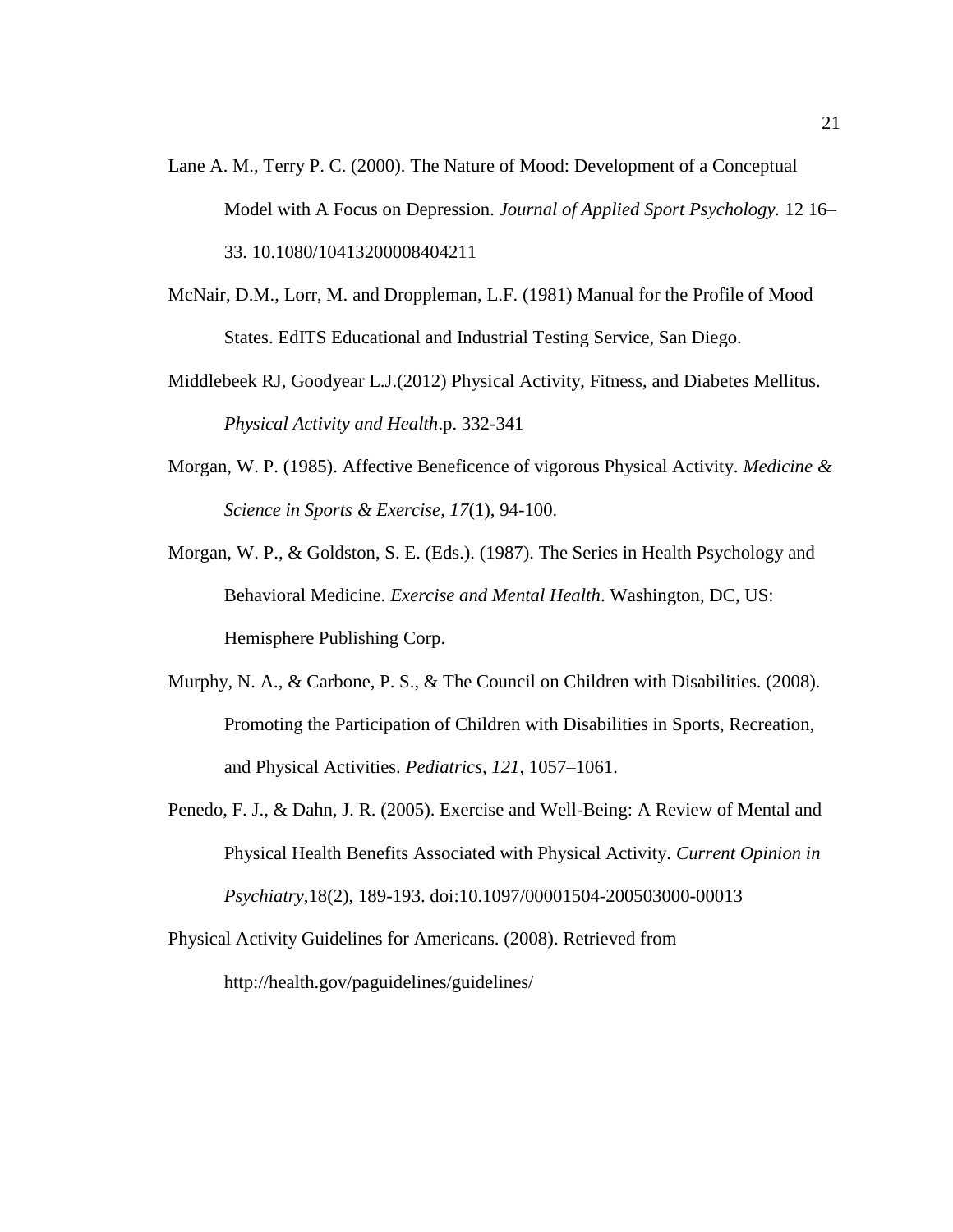- Rector, N. A., Richter, M. A., Lerman, B., & Regev, R. (2015). A Pilot Test of The Additive Benefits of Physical Exercise to CBT for OCD. *Cognitive Behaviour Therapy, 44*(4), 328-340.
- Reed, J. A., Maslow, A. L., Long, S., & Hughey, M. (2013). Examining the Impact of 45 Minutes of Daily Physical Education on Cognitive Ability, Fitness Performance, and Body Composition of African American Youth. *Journal of Physical Activity and Health,10*(2), 185-197. doi:10.1123/jpah.10.2.185
- Reiner, M., Niermann, C., Jekauc, D., Woll, A., Long-term Health Benefits of Pphysical Activity- A Systematic Review of Longitudinal Studies. *BMC Public Health*. 2013;13:813.
- Rimmer, J. A., & Rowland, J. L. (2008). Physical Activity for Youth with Disabilities: A Critical Need in An Underserved Population. *Developmental Neurorehabilitation*,11(2), 141-148. doi:10.1080/17518420701688649
- Rowley, A. J., Landers, D. M., Kyllo, L. B., & Etnier, J. L. (1995). Does the Iceberg Profile Discriminate Between Successful and Less Successful Athletes? A Meta-Analysis. *Journal of Sport & Exercise Psychology*, 17(2), 185-199.
- Sedikides, C., & Green, J. D. (2001). Affective Influences on The Self-Concept: Qualifying the Mood-Congruency Principle. In J. P. Forgas (Ed.), *Handbook of Affect and Social Cognition* (pp. 145-160). Mahwah, NJ, US: Lawrence Erlbaum Associates Publishers.
- Wilson, P. B., Haegele, J. A., & Zhu, X. (2016). Mobility Status as a Predictor of Obesity, Physical Activity, and Screen Time Use among Children Aged 5-11